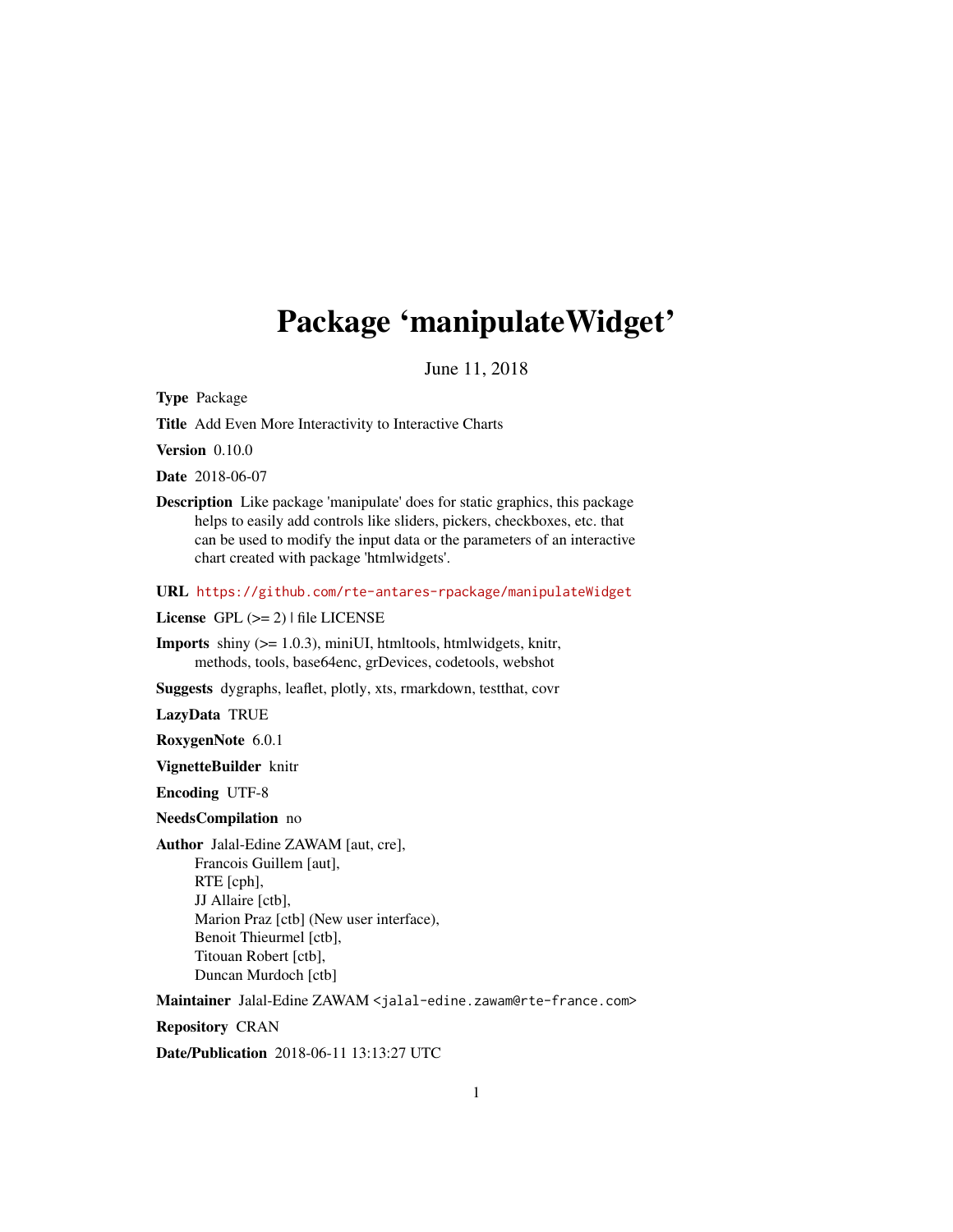# <span id="page-1-0"></span>R topics documented:

|  |  | 3              |
|--|--|----------------|
|  |  | -6             |
|  |  | $\overline{7}$ |
|  |  |                |
|  |  |                |
|  |  |                |
|  |  |                |
|  |  |                |
|  |  |                |
|  |  |                |
|  |  |                |
|  |  |                |
|  |  |                |
|  |  |                |
|  |  |                |
|  |  |                |
|  |  |                |
|  |  |                |
|  |  |                |
|  |  |                |
|  |  |                |
|  |  |                |
|  |  |                |
|  |  | 32             |
|  |  |                |
|  |  |                |

manipulateWidget-package

*Add even more interactivity to interactive charts*

## Description

This package is largely inspired by the manipulate package from Rstudio. It can be used to easily create graphical interface that let the user modify the data or the parameters of an interactive chart. It also provides the [combineWidgets](#page-2-1) function to easily combine multiple interactive charts in a single view.

#### Details

[manipulateWidget](#page-7-1) is the main function of the package. It accepts an expression that generates an interactive chart (and more precisely an htmlwidget object. See [http://www.htmlwidgets.](http://www.htmlwidgets.org/) [org/](http://www.htmlwidgets.org/) if you have never heard about it) and a set of controls created with functions mwSlider, mwCheckbox... which are used to dynamically change values within the expression. Each time the user modifies the value of a control, the expression is evaluated again and the chart is updated. Consider the following code:

manipulateWidget(myPlotFun(country), country = mwSelect(c("BE", "DE", "ES", "FR")))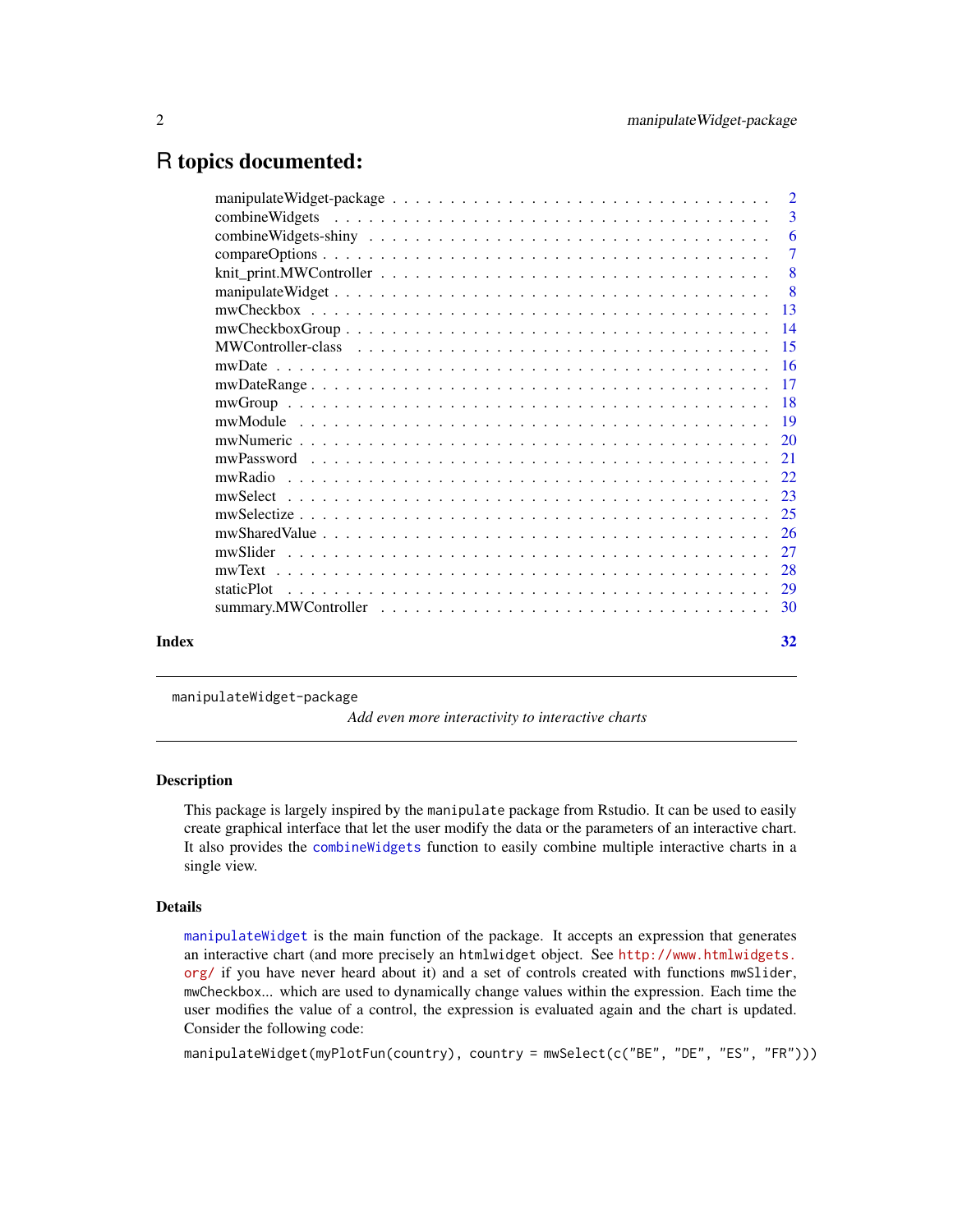<span id="page-2-0"></span>It will generate a graphical interface with a select input on its left with options "BE", "DE", "ES", "FR". By default, at the beginning the value of the variable country will be equal to the first choice of the corresponding input. So the function will first execute myPlotFun("BE") and the result will be displayed in the main panel of the interface. If the user changes the value to "FR", then the expression myPlotFun("FR") is evaluated and the new result is displayed.

The interface also contains a button "Done". When the user clicks on it, the last chart is returned. It can be stored in a variable, be modified by the user, saved as a html file with [saveWidget](#page-0-0) from package htmlwidgets or converted to a static image file with package webshot.

Finally one can easily create complex layouts thanks to function [combineWidgets](#page-2-1). For instance, assume we want to see a map that displays values of some variable for a given year, but on its right side we also want to see the distributions of three variables. Then we could write:

```
myPlotFun <- function(year, variable) {
  combineWidgets(
    ncol = 2, colSize = c(3, 1),
    myMap(year, variable),
    combineWidgets(
      ncol = 1,
      myHist(year, "V1"),
      myHist(year, "V2"),
      myHist(year, "V3"),
    )
 )
}
manipulateWidget(
  myPlotFun(year, variable),
 year = mwSlider(2000, 2016, value = 2000),
  variable = mwSelect(c("V1", "V2", "V3"))
\mathcal{L}
```
Of course, [combineWidgets](#page-2-1) can be used outside of [manipulateWidget](#page-7-1). For instance, it can be used in an Rmarkdown document to easily put together interactive charts.

For more concrete examples of usage, you should look at the documentation and especially the examples of [manipulateWidget](#page-7-1) and [combineWidgets](#page-2-1).

#### See Also

[manipulateWidget](#page-7-1), [combineWidgets](#page-2-1)

<span id="page-2-1"></span>combineWidgets *Combine several interactive plots*

#### Description

This function combines different htmlwidgets in a unique view.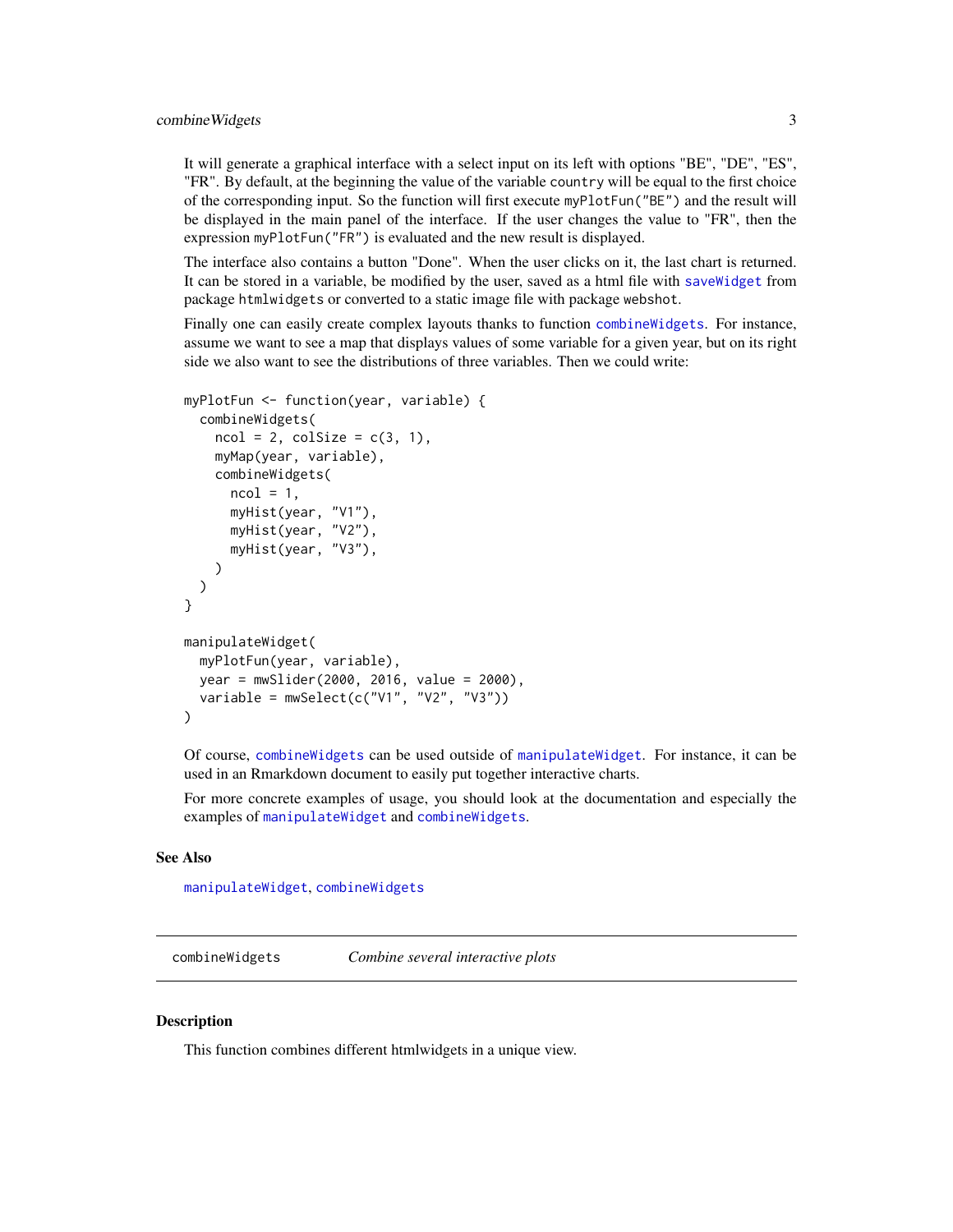## <span id="page-3-0"></span>Usage

```
combineWidgets(..., list = NULL, nrow = NULL, ncol = NULL, title = NULL,
  rowsize = 1, colsize = 1, byrow = TRUE, titleCSS = ",
 header = NULL, footer = NULL, leftCol = NULL, rightCol = NULL,
 width = NULL, height = NULL)
```
## Arguments

| htmlwidgets to combine. If this list contains objects that are not htmlwidgets,<br>the function tries to convert them into a character string which is interpreted as<br>html content.                                                                         |
|----------------------------------------------------------------------------------------------------------------------------------------------------------------------------------------------------------------------------------------------------------------|
| Instead of directly passing htmlwidgets to the function, one can pass a list of<br>htmlwidgets and objects coercible to character. In particular, it can be usefull if<br>multiple htmlwidgets have been generated using a loop function like lapply.          |
| Number of rows of the layout. If NULL, the function will automatically take a<br>value such that are at least as many cells in the layout as the number of htmlwid-<br>gets.                                                                                   |
| Number of columns of the layout.If NULL, the function will automatically take<br>a value such that are at least as many cells in the layout as the number of html-<br>widgets.                                                                                 |
| Title of the view.                                                                                                                                                                                                                                             |
| This argument controls the relative size of each row. For instance, if the layout<br>has two rows and rowsize = $c(2,1)$ , then the width of the first row will be<br>twice the one of the second one. This argument is recycled to fit the number of<br>rows. |
| Same as rowsize but for the height of the columns of the layout.                                                                                                                                                                                               |
| If TRUE, then the layout is filled by row. Else it is filled by column.                                                                                                                                                                                        |
| A character containing css properties to modify the appearance of the title of the<br>view.                                                                                                                                                                    |
| Content to display between the title and the combined widgets. It can be a single<br>character string or html tags.                                                                                                                                            |
| Content to display under the combined widgets. It can be a single character<br>string or html tags.                                                                                                                                                            |
| Content to display on the left of the combined widgets. It can be a single char-<br>acter string or html tags.                                                                                                                                                 |
| Content to display on the right the combined widgets. It can be a single character<br>string or html tags.                                                                                                                                                     |
| Total width of the layout (optional, defaults to automatic sizing).                                                                                                                                                                                            |
| Total height of the layout (optional, defaults to automatic sizing).                                                                                                                                                                                           |
|                                                                                                                                                                                                                                                                |

## Details

The function only allows table like layout : each row has the same number of columns and reciprocally. But it is possible to create more complex layout by nesting combined htmlwidgets. (see examples)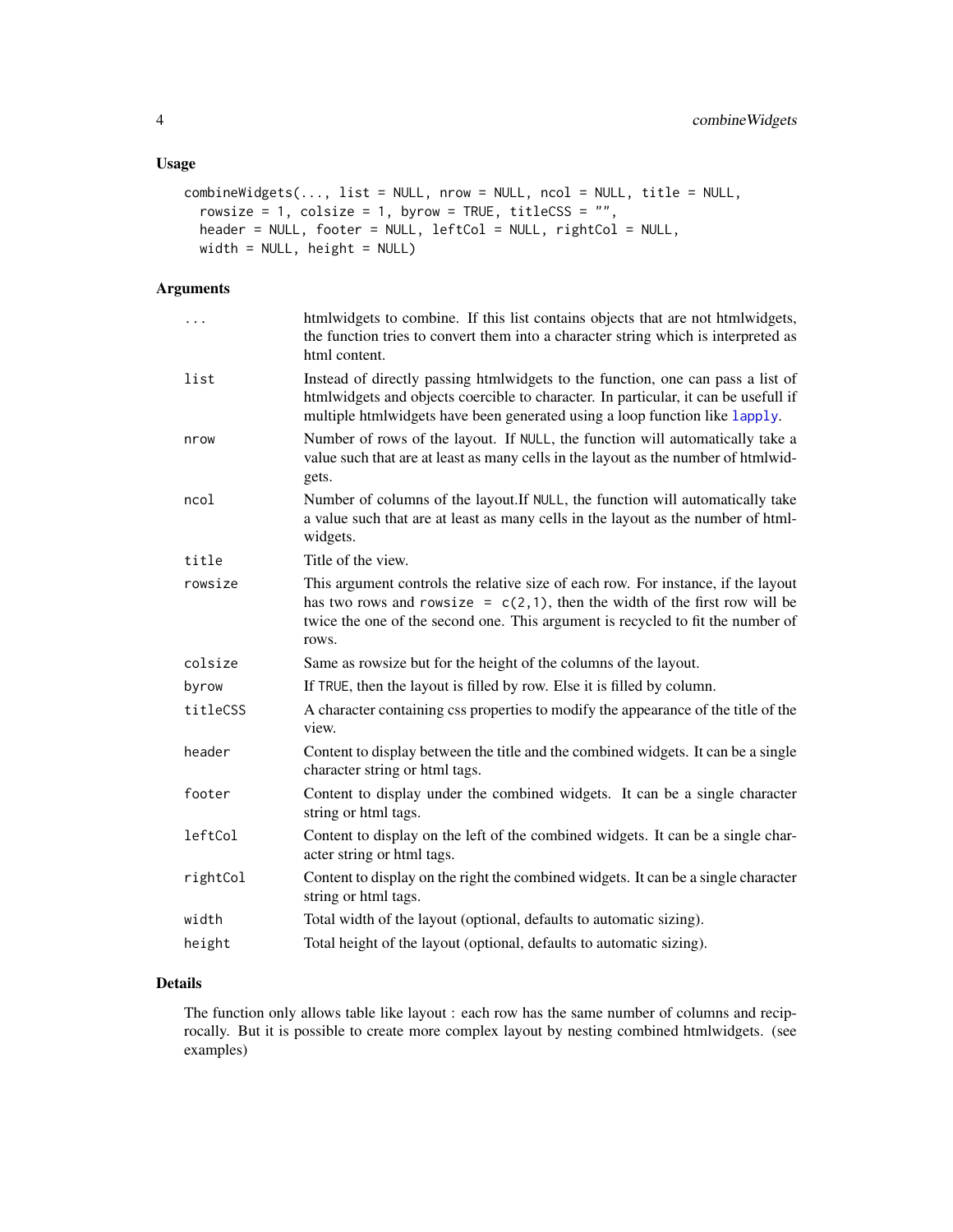## combine Widgets 5

#### Value

A htmlwidget object of class combineWidget. Individual widgets are stored in element widgets and can be extracted or updated. This is useful when a function returns a combineWidgets object but user wants to keep only one widget or to update one of them (see examples).

```
if (require(plotly)) {
 data(iris)
 combineWidgets(title = "The Iris dataset",
    plot_ly(iris, x = ~Sepal.Length, type = "histogram", nbinsx = 20),
    plot_ly(iris, x = \text{``Sepal.Width}, type = \text{``histogram''}, noinsx = 20),plot_ly(iris, x = \gammaPetal.Length, type = "histogram", nbinsx = 20),
    plot_ly(iris, x = \text{}'Petal.Width, type = "histogram", nbinsx = 20)\lambda# Create a more complex layout by nesting combinedWidgets
 combineWidgets(title = "The iris data set: sepals", ncol = 2, colsize = c(2,1),
    plot_ly(iris, x = \text{Sepal.Length}, y = \text{Sepal.Width}, type = "scatter",
            mode = "markers", color = "Species),
    combineWidgets(
      plot_ly(iris, x = -Sepal.Length, type = "histogram", nbinsx = 20),
      plot_ly(iris, x = \text{``Sepal.Width, type = "histogram", nbinsx = 20)})
 )
 # combineWidgets can also be used on a single widget to easily add to it a
 # title and a footer.
 require(shiny)
 comments <- tags$div(
    "Wow this plot is so ",
    tags$span("amazing!!", style = "color:red;font-size:36px")
 )
 combineWidgets(
    plot_ly(iris, x = \text{Sepal.Length}, type = "histogram", nbinsx = 20),
    title = "Distribution of Sepal Length",
    footer = comments
 )
 # It is also possible to combine htmlwidgets with text or other html elements
 myComment <- tags$div(
    style="height:100%;background-color:#eee;padding:10px;box-sizing:border-box",
    tags$h2("Comment"),
    tags$hr(),
    "Here is a very clever comment about the awesome graphics you just saw."
 )
 combineWidgets(
    plot_ly(iris, x = \text{Sepal.Length}, type = "histogram", nbinsx = 20),
    plot_ly(iris, x = \text{Sepal}.Width, type = "histogram", nbinsx = 20),
    plot_ly(iris, x = \text{°Petal.length}, type = "histogram", nbinsx = 20),
```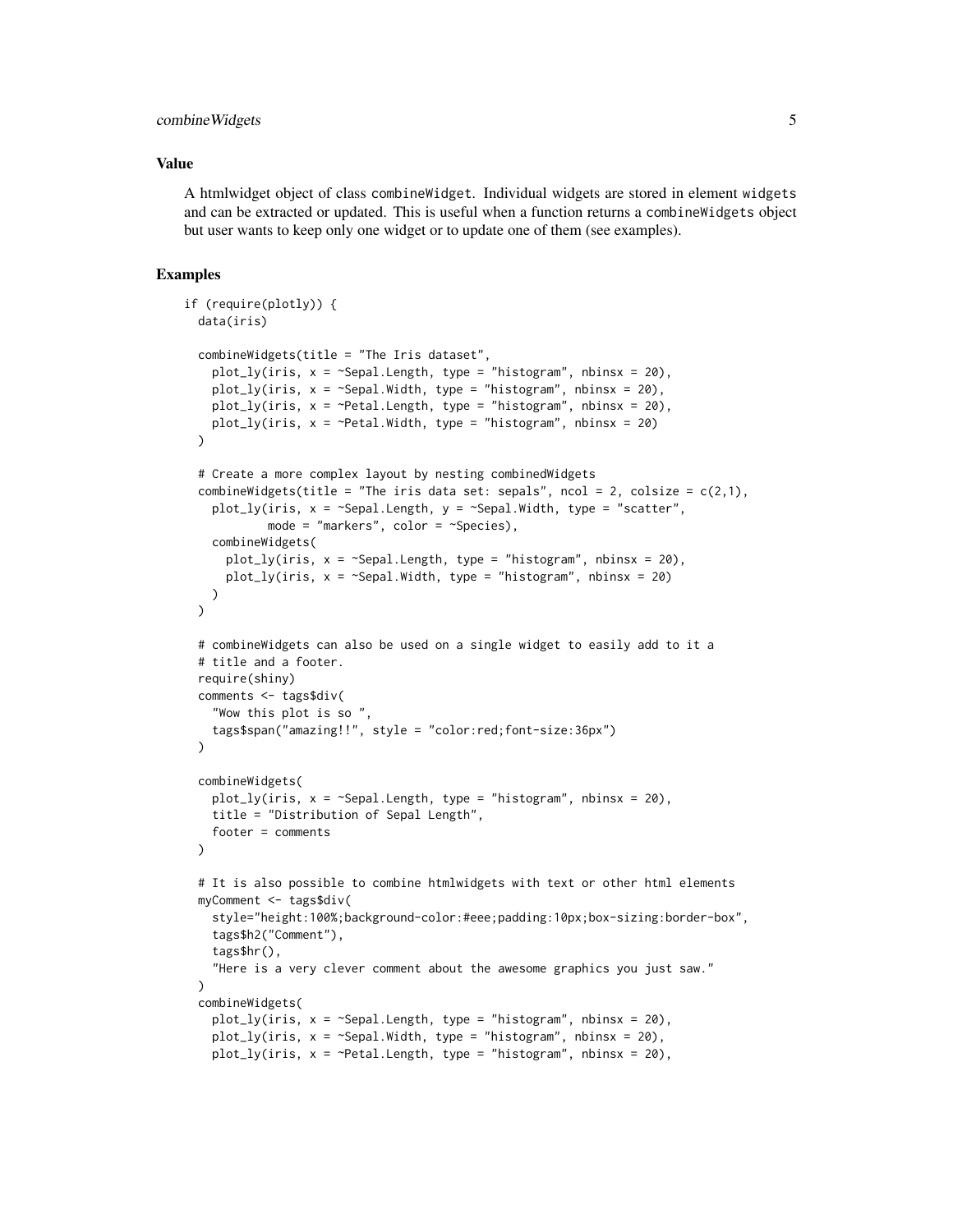```
myComment
 )
 # Updating individual widgets.
 myWidget <- combineWidgets(
   plot_ly(iris, x = ~Sepal.Length, type = "histogram", nbinsx = 20),
   plot_ly(iris, x = \text{``Sepal.width, type = "histogram", nbinsx = 20)},ncol = 2\lambdamyWidget
 myWidget$widgets[[1]] <- myWidget$widgets[[1]] %>%
    layout(title = "Histogram of Sepal Length")
 myWidget$widgets[[2]] <- myWidget$widgets[[2]] %>%
    layout(title = "Histogram of Sepal Width")
 myWidget
 # Instead of passing directly htmlwidgets to the function, one can pass
 # a list containing htmlwidgets. This is especially useful when the widgets
 # are generated using a loop function like "lapply" or "replicate".
  #
 # The following code generates a list of 12 histograms and use combineWidgets
 # to display them.
 samples <- replicate(12, plot_ly(x = rnorm(100), type = "histogram", nbinsx = 20),
                       simplify = FALSE)
 combineWidgets(list = samples, title = "12 samples of the same distribution")
}
```
combineWidgets-shiny *Shiny bindings for combineWidgets*

#### Description

Output and render functions for using combineWidgets within Shiny applications and interactive Rmd documents.

#### Usage

```
combineWidgetsOutput(outputId, width = "100%", height = "400px")
renderCombineWidgets(expr, env = parent.frame(), quoted = FALSE)
```
<span id="page-5-0"></span>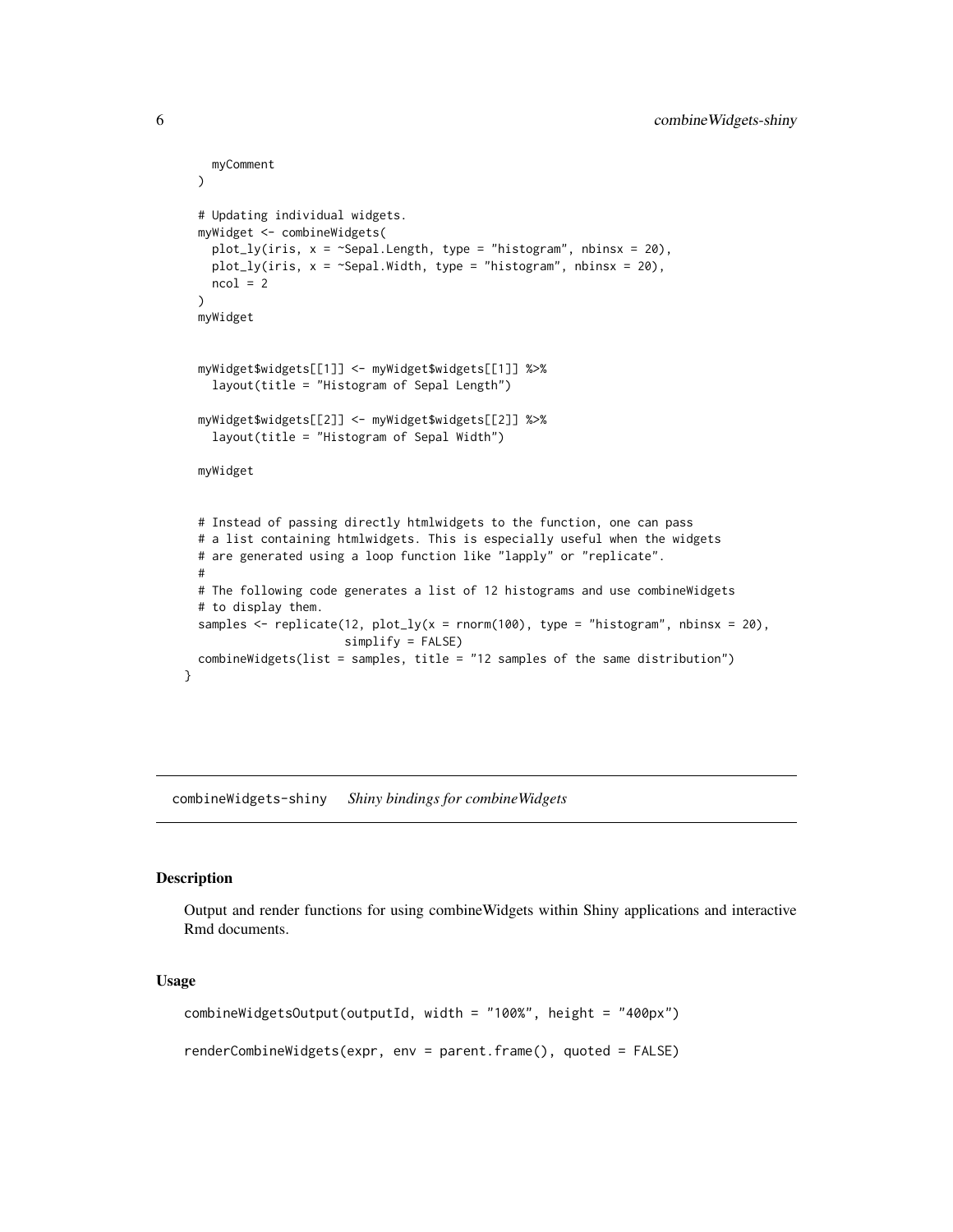## <span id="page-6-0"></span>compareOptions 7

## Arguments

| outputId      | output variable to read from                                                                                                      |
|---------------|-----------------------------------------------------------------------------------------------------------------------------------|
| width, height | Must be a valid CSS unit (like '100%', '400px', 'auto') or a number, which<br>will be coerced to a string and have 'px' appended. |
| expr          | An expression that generates a combine Widgets                                                                                    |
| env           | The environment in which to evaluate expr.                                                                                        |
| quoted        | Is expr a quoted expression (with $\text{quote}()$ )? This is useful if you want to save<br>an expression in a variable.          |

<span id="page-6-1"></span>compareOptions *Options for comparison mode*

#### Description

This function generates a list of options that are used by [manipulateWidget](#page-7-1) to compare multiple charts.

## Usage

compareOptions(ncharts = NULL, nrow = NULL, ncol = NULL)

## Arguments

| ncharts | Number of charts to generate.                                                                                             |
|---------|---------------------------------------------------------------------------------------------------------------------------|
| nrow    | Number of rows. If NULL, the function tries to pick the best number of rows<br>given the number of charts and columns.    |
| ncol    | Number of columns. If NULL, the function tries to pick the best number of<br>columns given the number of charts and rows. |

## Value

List of options

```
if (require(dygraphs)) {
```

```
mydata <- data.frame(
 year = 2000+1:100,
 series1 = rnorm(100),
 series2 = rnorm(100),
 series3 = rnorm(100)
\mathcal{L}manipulateWidget(
 dygraph(mydata[range[1]:range[2] - 2000, c("year", series)], main = title),
 range = mwSlider(2001, 2100, c(2001, 2100)),
```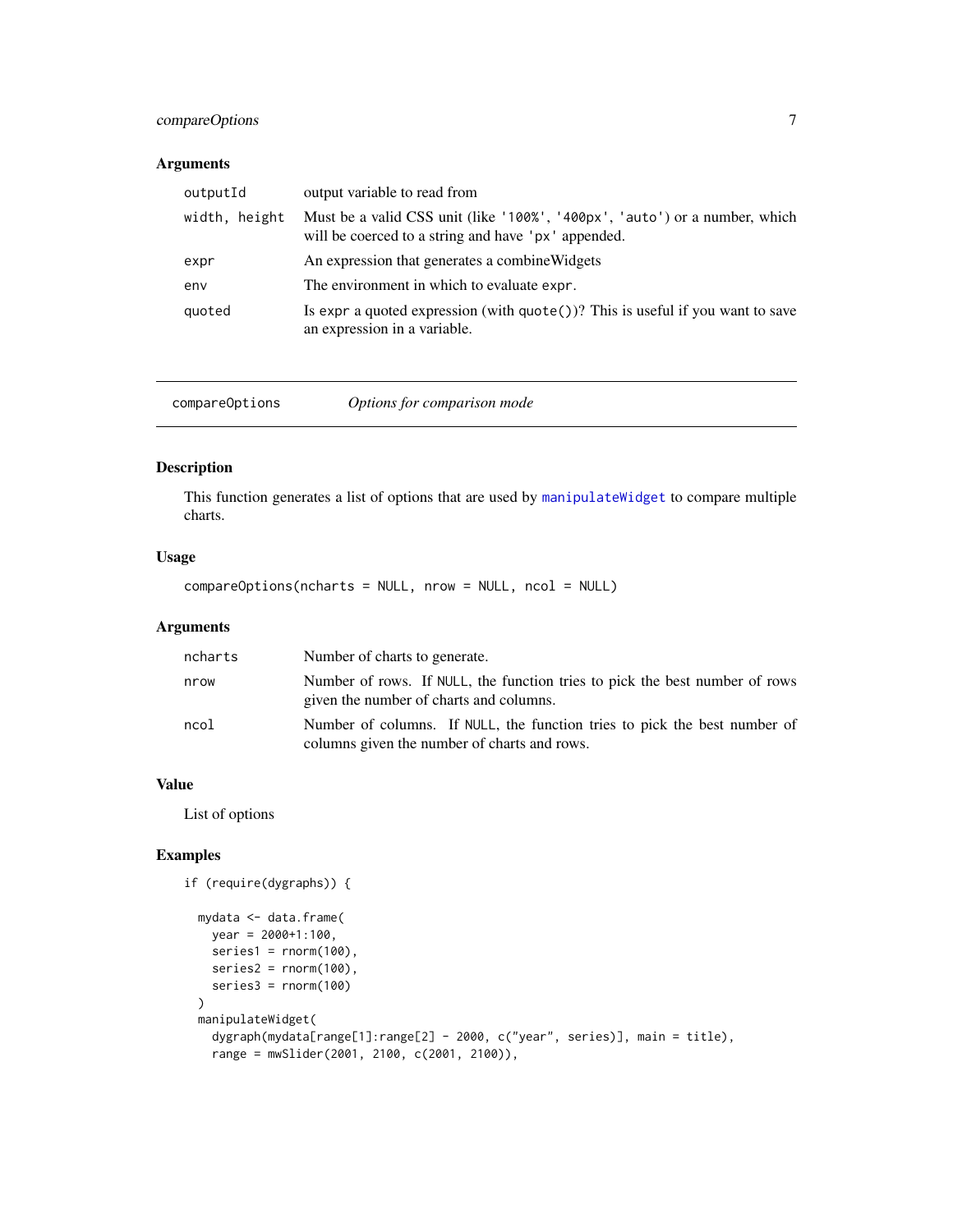```
series = mwSelect(c("series1", "series2", "series3")),
    title = mwText("Fictive time series"),
    .compare = list(title = NULL, series = NULL),
    .compareOpts = compareOptions(ncharts = 4)
 )
 manipulateWidget(
    dygraph(mydata[range[1]:range[2] - 2000, c("year", series)], main = title),
   range = mwSlider(2001, 2100, c(2001, 2100)),
   series = mwSelect(c("series1", "series2", "series3")),
    title = mwText("Fictive time series"),
    .compare = list(title = NULL, series = NULL),
    .compareOpts = compareOptions(ncharts = 3, nrow = 3)
 )
}
```
knit\_print.MWController

*knit\_print method for MWController object*

## Description

knit\_print method for MWController object

#### Usage

```
knit_print.MWController(x, ...)
```
#### Arguments

|          | MWController object                     |
|----------|-----------------------------------------|
| $\cdots$ | arguments passed to function knit_print |

<span id="page-7-1"></span>manipulateWidget *Add Controls to Interactive Plots*

#### Description

This function permits to add controls to an interactive plot created with packages like dygraphs, highcharter or plotly in order to change the input data or the parameters of the plot.

Technically, the function starts a shiny gadget. The R session is bloqued until the user clicks on "cancel" or "done". If he clicks on "done", then the the function returns the last displayed plot so the user can modify it and/or save it.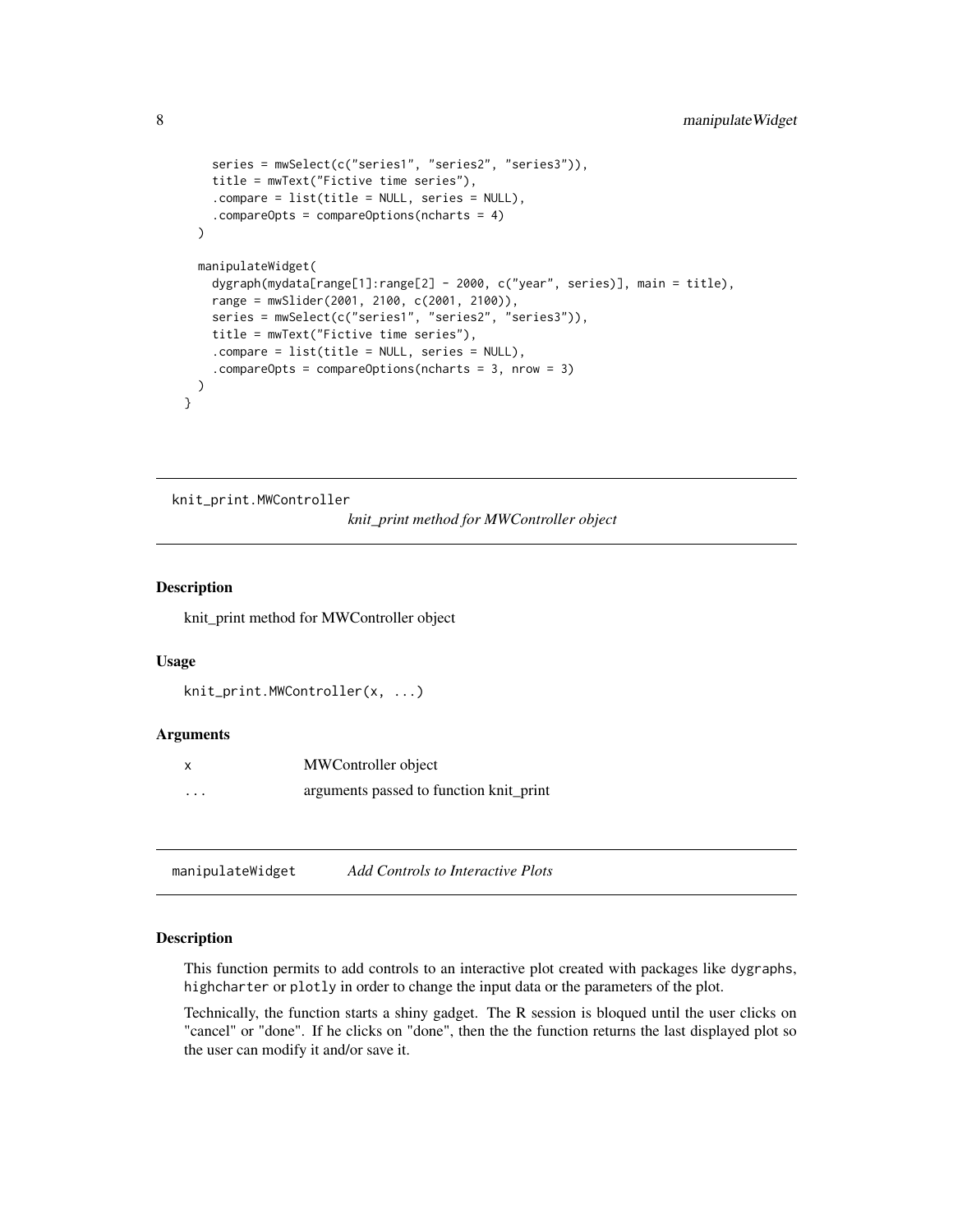## <span id="page-8-0"></span>Usage

```
manipulateWidget(.expr, ..., .updateBtn = FALSE, .saveBtn = TRUE,
  .exportBtn = FALSE, .exportType = c("html2canvas", "webshot"),
  .updateBtnInit = FALSE, .viewer = c("pane", "window", "browser"),
  .compare = NULL, .compareOpts = compareOptions(), .showCompare = TRUE,
  .return = function(widget, envs) { widget }, .width = NULL,
  height = NULL, .runApp = TRUE)
```
# Arguments

| .expr        | expression to evaluate that returns an interactive plot of class htmlwidget. This<br>expression is re-evaluated each time a control is modified.                                                                                                                                                                                                                                                                                                                                                                                                                            |
|--------------|-----------------------------------------------------------------------------------------------------------------------------------------------------------------------------------------------------------------------------------------------------------------------------------------------------------------------------------------------------------------------------------------------------------------------------------------------------------------------------------------------------------------------------------------------------------------------------|
| $\cdots$     | One or more named control arguments created with functions mwSlider, mwText,<br>etc. The name of each control is the name of the variable the controls modifies<br>in the expression. One can also create a group of inputs by passing a list of such<br>control arguments. for instance mygroup = $list(tx = mwText("")$ , nb =<br>mwNumeric(0)) creates a group of inputs named mygroup with two inputs named<br>"txt" and "nb".                                                                                                                                          |
| .updateBtn   | Should an update button be added to the controls ? If TRUE, then the graphic is<br>updated only when the user clicks on the update button.                                                                                                                                                                                                                                                                                                                                                                                                                                  |
| .saveBtn     | Should an save button be added to the controls? For saving output as html.<br>Does not work in RStudio Viewer                                                                                                                                                                                                                                                                                                                                                                                                                                                               |
| .exportBtn   | Should an export button be added to the controls ? For saving output as png.<br>Does not work in RStudio Viewer                                                                                                                                                                                                                                                                                                                                                                                                                                                             |
| .exportType  | .exportBtn, using html2canvas (default) and keeping current zoom,  or<br>using webshot                                                                                                                                                                                                                                                                                                                                                                                                                                                                                      |
|              | . updateBtnInit In case of update button. Do you want to render graphics on init?                                                                                                                                                                                                                                                                                                                                                                                                                                                                                           |
| .viewer      | Controls where the gadget should be displayed. "pane" corresponds to the Rstu-<br>dio viewer, "window" to a dialog window, and "browser" to an external web<br>browser.                                                                                                                                                                                                                                                                                                                                                                                                     |
| .compare     | Sometimes one wants to compare the same chart but with two different sets of<br>parameters. This is the purpose of this argument. It can be a character vector<br>of input names or a named list whose names are the names of the inputs that<br>should vary between the two charts. Each element of the list must be a vector<br>or a list of length equal to the number of charts with the initial values of the<br>corresponding parameter for each chart. It can also be NULL. In this case, the<br>parameter is initialized with the default value for the two charts. |
| .compareOpts | List of options created compare Options. These options indicate the number of<br>charts to create and their disposition.                                                                                                                                                                                                                                                                                                                                                                                                                                                    |
| .showCompare | logical. In case of .compare. Show windows selection on menu?                                                                                                                                                                                                                                                                                                                                                                                                                                                                                                               |
| .return      | A function that can be used to modify the output of manipulate Widget. It must<br>take two parameters: the first one is the final widget, the second one is a list of<br>environments containing the input values of each individual widget. The length<br>of this list is one if .compare is null, two or more if it has been defined.                                                                                                                                                                                                                                     |
| .width       | Width of the UI. Used only on Rmarkdown documents with option runtime: shiny.                                                                                                                                                                                                                                                                                                                                                                                                                                                                                               |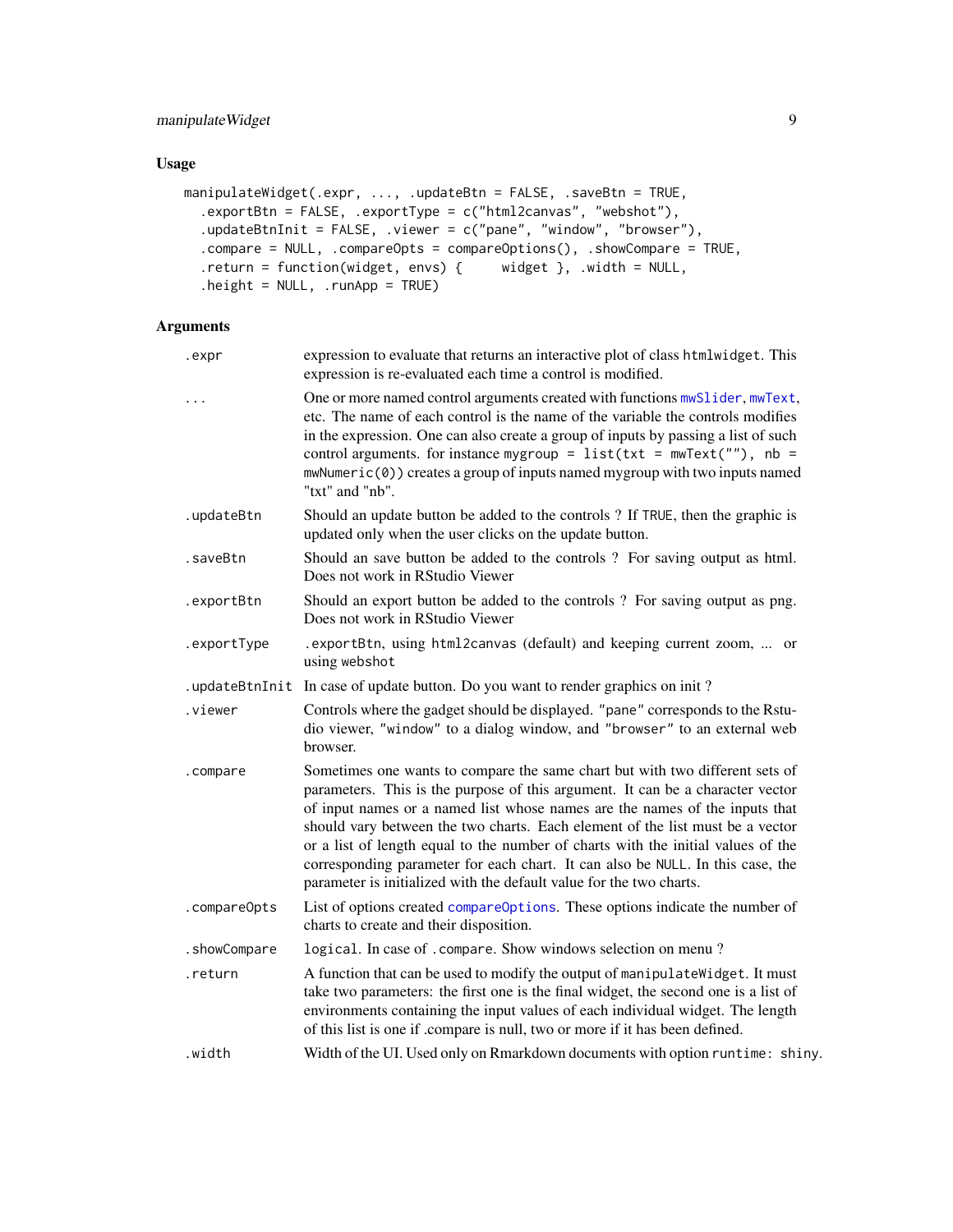<span id="page-9-0"></span>.height Height of the UI. Used only on Rmarkdown documents with option runtime: shiny. .runApp (advanced usage) If true, a shiny gadget is started. If false, the function returns a [MWController](#page-14-1) object. This object can be used to check with command line instructions the behavior of the application. (See help page of [MWController](#page-14-1)). Notice that this parameter is always false in a non-interactive session (for instance when running tests of a package).

#### Value

The result of the expression evaluated with the last values of the controls. It should be an object of class htmlWidget.

#### Advanced Usage

The "normal" use of the function is to provide an expression that always return an htmlwidget. In such case, every time the user changes the value of an input, the current widget is destroyed and a new one is created and rendered.

Some packages provide functions to update a widget that has already been rendered. This is the case for instance for package leaflet with the function [leafletProxy](#page-0-0). To use such functions, manipulateWidget evaluates the parameter .expr with four extra variables:

- .initial: TRUE if the expression is evaluated for the first time and then the widget has not been rendered yet, FALSE if the widget has already been rendered.
- .session: A shiny session object.
- .output: ID of the output in the shiny interface.
- .id: Id of the chart. It can be used in comparison mode to make further customization without the need to create additional input controls.

You can take a look at the last example to see how to use these two variables to update a leaflet widget.

#### Modify the returned widget

In some specific situations, a developer may want to use manipulateWidget in a function that waits the user to click on the "Done" button and modifies the widget returned by manipulateWidget. In such situation, parameter .return should be used so that manipulateWidget is the last function called. Indeed, if other code is present after, the custom function will act very weird in a Rmarkdown document with "runtime: shiny".

```
if (require(dygraphs)) {
```

```
mydata <- data.frame(year = 2000+1:100, value = rnorm(100))
manipulateWidget(dygraph(mydata[range[1]:range[2] - 2000, ], main = title),
                 range = mwSlider(2001, 2100, c(2001, 2100)),
                 title = mwText("Fictive time series"))
```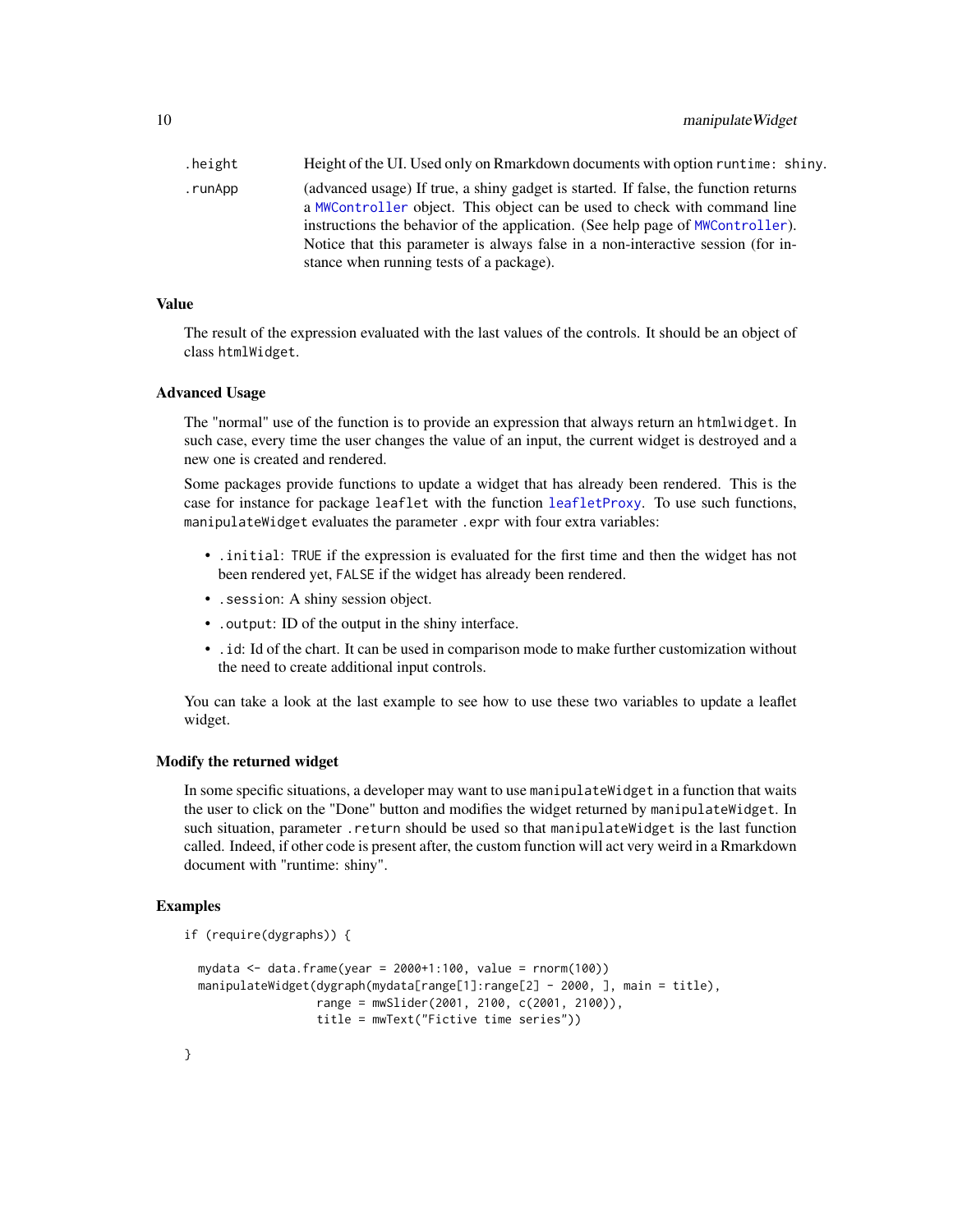```
# Comparison mode
if (require(dygraphs)) {
 mydata <- data.frame(
   year = 2000+1:100,
   series1 = rnorm(100),
   series2 = rnorm(100),
   series3 = rnorm(100)\lambdamanipulateWidget(
    dygraph(mydata[range[1]:range[2] - 2000, c("year", series)], main = title),
    range = mwSlider(2001, 2100, c(2001, 2100)),
   series = mwSelect(c("series1", "series2", "series3")),
   title = mwText("Fictive time series"),
    .compare = c("title", "series")
 )
 # Setting different initial values for each chart
 manipulateWidget(
   dygraph(mydata[range[1]:range[2] - 2000, c("year", series)], main = title),
   range = mwSlider(2001, 2100, c(2001, 2100)),
   series = mwSelect(c("series1", "series2", "series3")),
   title = mwText(),
    .compare = list(
     title = list("First chart", "Second chart"),
     series = NULL
   )
 )
}
# Grouping inputs
if (require(dygraphs)) {
 mydata <- data.frame(year = 2000+1:100, value = rnorm(100))
 manipulateWidget(dygraph(mydata[range[1]:range[2] - 2000, ],
                           main = title, xlab = xlab, ylab = ylab),
                   range = mwSlider(2001, 2100, c(2001, 2100)),
                   "Graphical parameters" = mwGroup(
                      title = mwText("Fictive time series"),
                      xlab = mwText("X axis label"),
                      ylab = mwText("Y axis label")
                  )
                  )
}
# Example of conditional input controls
#
# In this example, we plot a x series against a y series. User can choose to
# use points or lines. If he chooses lines, then an additional input is displayed
# to let him control the width of the lines.
```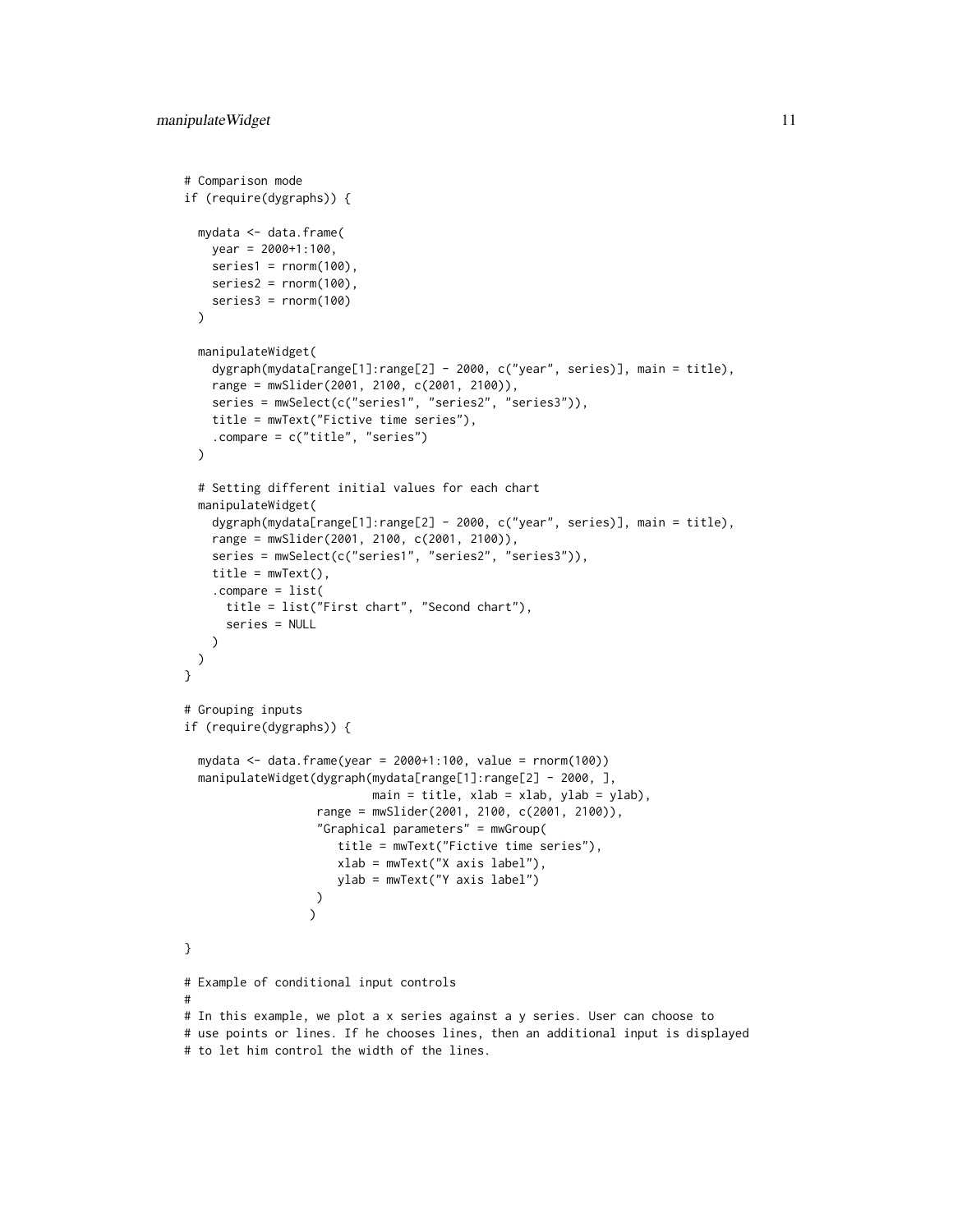```
if (require("plotly")) {
  dt <- data.frame (
   x = sort(runif(100)),y = rnorm(100)\lambdamyPlot <- function(type, lwd) {
    if (type == "points") {
      plot_ly(dt, x= \infty, y = \infty, type = "scatter", mode = "markers")
    } else {
    plot_ly(dt, x= \neg x, y = \neg y, type = "scatter", mode = "lines", line = list(width = lwd))
    }
  }
  manipulateWidget(
   myPlot(type, lwd),
   type = mwSelect(c("points", "lines"), "points"),
   lwd = mwSlider(1, 10, 1, .display = type == "lines"))
}
# Advanced Usage
#
# .expr is evaluated with extra variables .initial, .outputId and .session
# that can be used to update an already rendered widget instead of replacing
# it each time an input value is modified.
#
# Here we generate a UI that permits to change color and size of arbitrary
# points on a map generated with leaflet.
if (require(leaflet)) {
  lon < - rnorm(10, sd = 20)lat \le- rnorm(10, sd = 20)
  myMapFun <- function(radius, color, initial, session, output) {
    if (initial) {
      # Widget has not been rendered
      map <- leaflet() %>% addTiles()
    } else {
      # widget has already been rendered
      map <- leafletProxy(output, session) %>% clearMarkers()
    }
    map %>% addCircleMarkers(lon, lat, radius = radius, color = color)
  }
  manipulateWidget(myMapFun(radius, color, .initial, .session, .output),
                   radius = mwSlider(5, 30, 10),
                   color = mwSelect(c("red", "blue", "green"))}
```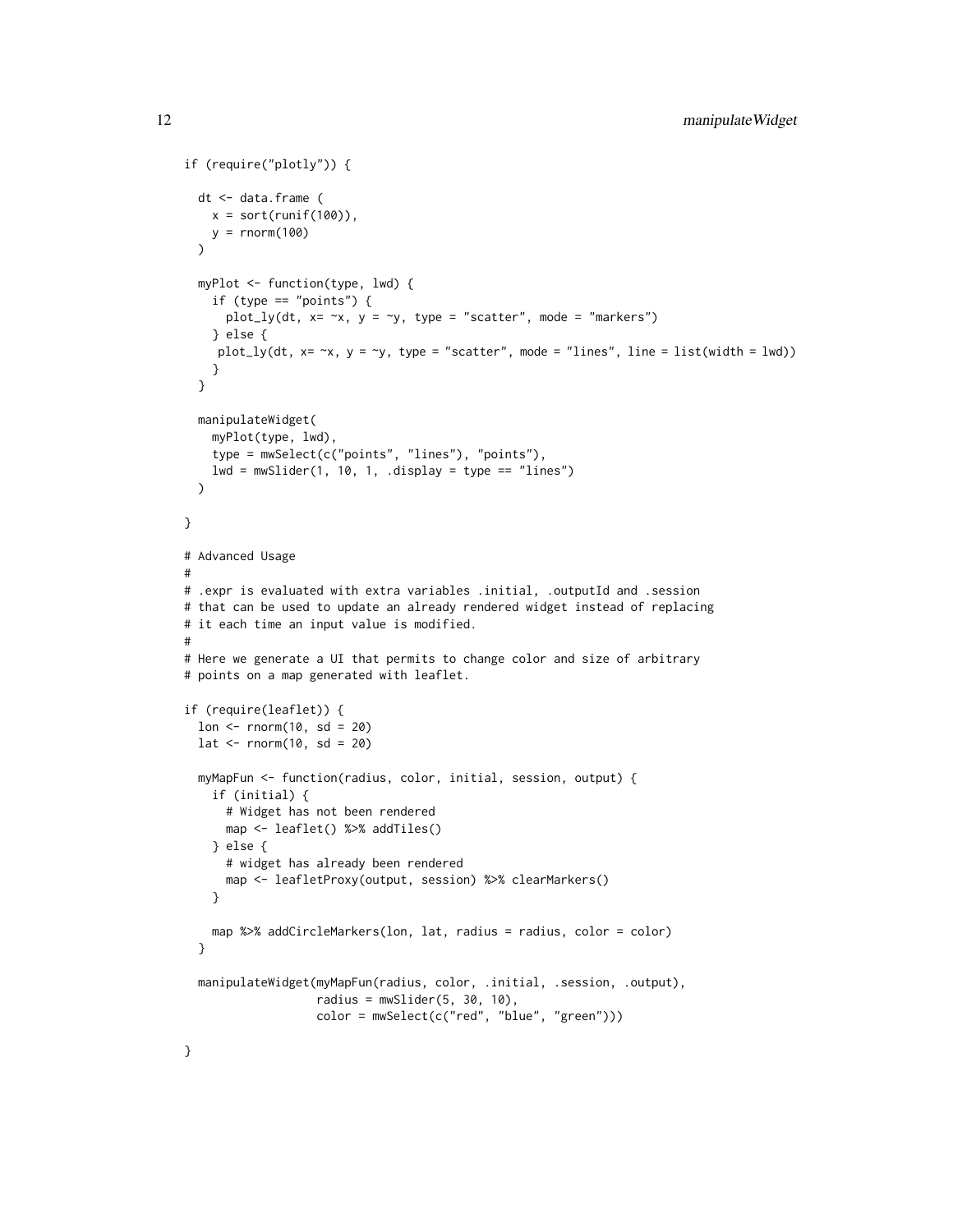## <span id="page-12-1"></span><span id="page-12-0"></span>mwCheckbox *Add a checkbox to a manipulateWidget gadget*

## Description

Add a checkbox to a manipulateWidget gadget

## Usage

```
mwCheckbox(value = FALSE, label = NULL, ..., .display = TRUE)
```
## Arguments

| value    | Initial value of the input.                                                                              |
|----------|----------------------------------------------------------------------------------------------------------|
| label    | Display label for the control. If NULL, the name of the corresponding variable is<br>used.               |
| $\cdots$ | Other arguments passed to function checkbox Input                                                        |
| .display | expression that evaluates to TRUE or FALSE, indicating when the input control<br>should be shown/hidden. |

#### Value

A function that will generate the input control.

## See Also

Other controls: [mwCheckboxGroup](#page-13-1), [mwDateRange](#page-16-1), [mwDate](#page-15-1), [mwGroup](#page-17-1), [mwNumeric](#page-19-1), [mwPassword](#page-20-1), [mwRadio](#page-21-1), [mwSelectize](#page-24-1), [mwSelect](#page-22-1), [mwSharedValue](#page-25-1), [mwSlider](#page-26-1), [mwText](#page-27-1)

```
if(require(plotly)) {
manipulateWidget(
   {
       plot_ly(iris, x = \text{``Sepal.Length}, y = \text{``Sepal.Width},color = ~Species, type = "scatter", mode = "markers") %>%
         layout(showlegend = legend)
   },
  legend = mwCheckbox(TRUE, "Show legend")
)
}
```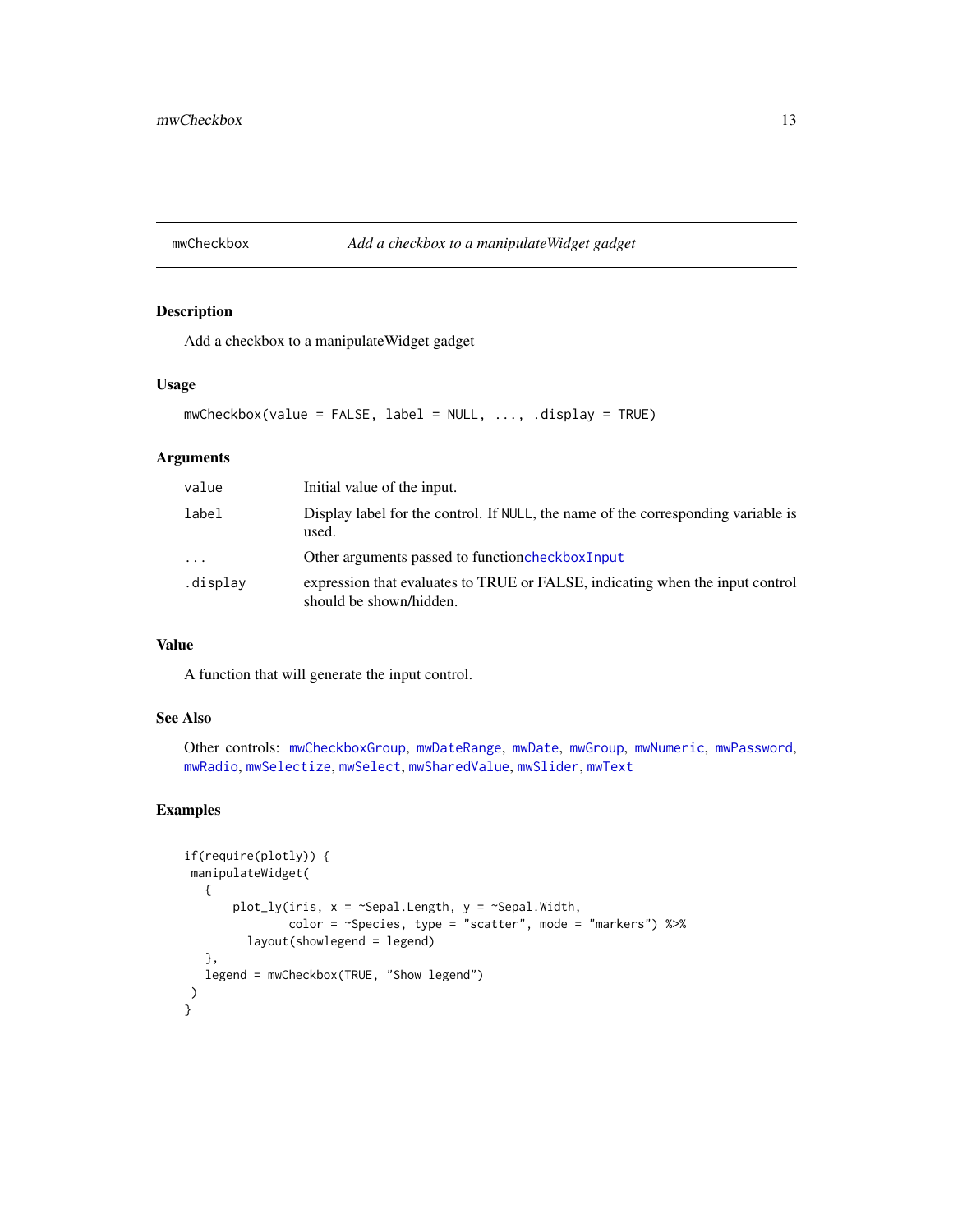<span id="page-13-1"></span><span id="page-13-0"></span>

#### Description

Add a group of checkboxes to a manipulateWidget gadget

#### Usage

```
mwCheckboxGroup(choices, value = c(), label = NULL, ..., .display = TRUE)
```
## Arguments

| choices                 | Vector or list of choices. If it is named, then the names rather than the values are<br>displayed to the user. |
|-------------------------|----------------------------------------------------------------------------------------------------------------|
| value                   | Vector containing the values initially selected                                                                |
| label                   | Display label for the control. If NULL, the name of the corresponding variable is<br>used.                     |
| $\cdot$ $\cdot$ $\cdot$ | Other arguments passed to function checkbox Group Input                                                        |
| .display                | expression that evaluates to TRUE or FALSE, indicating when the input control<br>should be shown/hidden.       |

## Value

A function that will generate the input control.

#### See Also

```
Other controls: mwCheckbox, mwDateRange, mwDate, mwGroup, mwNumeric, mwPassword, mwRadio,
mwSelectize, mwSelect, mwSharedValue, mwSlider, mwText
```

```
if (require(plotly)) {
 manipulateWidget(
    {
      if (length(species) == 0) mydata \le- iris
      else mydata <- iris[iris$Species %in% species,]
      plot_{ly(mydata, x = \text{``Sepal.Length, y = \text{``Sepal.Width, '}}color = ~droplevels(Species), type = "scatter", mode = "markers")
   },
    species = mwCheckboxGroup(levels(iris$Species))
 )
}
```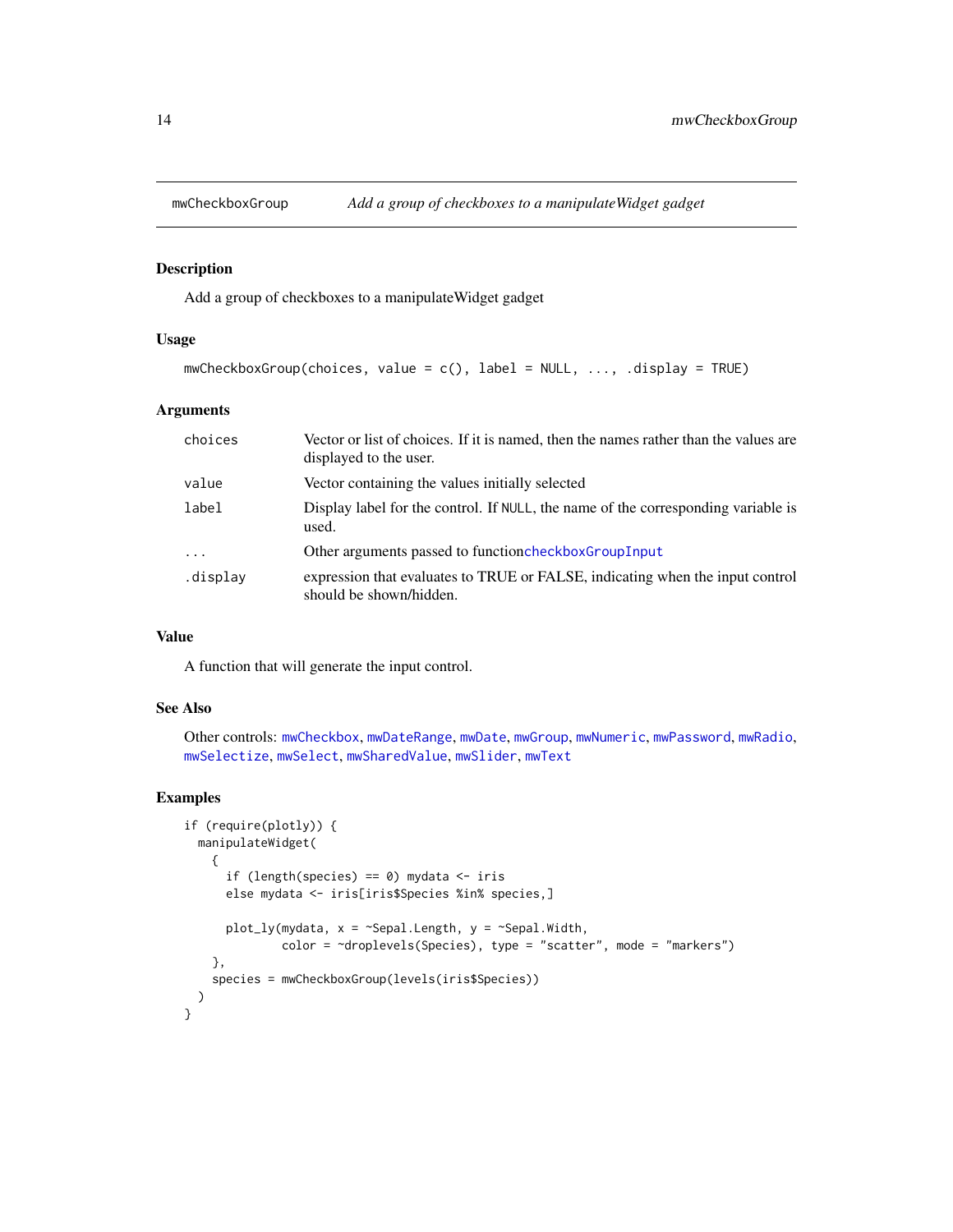<span id="page-14-0"></span>MWController-class *Controller object of a manipulateWidget application*

#### <span id="page-14-1"></span>Description

MWController is a reference class that is used to manage interaction with data and update of the view created by manipulateWidget. Only users who desire to create automatic tests for applications created with [manipulateWidget](#page-7-1) should care about this object.

#### Fields

ncharts Number of charts in the application

nrow Number of rows.

ncol Number of columns.

autoUpdate Boolean indicating if charts should be automatically updated when a value changes. list with value and initBtn (not autoUpdate, if want first charts on init)

## Methods

getParams(name, chartId = 1) Get parameters of an input for a given chart

 $getValue(name, chartId = 1) Get the value of a variable for a given chart.$ 

 $getValues(chartId = 1) Get all values for a given chart.$ 

 $isVisible(name, chartId = 1)$  Indicates if a given input is visible

returnCharts() Return all charts.

```
setValue(name, value, chartId = 1, reactive = FALSE) Update the value of a variable for
    a given chart.
```
updateCharts() Update all charts.

#### Testing a manipulateWidget application

When [manipulateWidget](#page-7-1) is used in a test script, it returns a MWController object instead of starting a shiny gadget. This object has methods to modify inputs values and check the state of the application. This can be useful to automatically checks if your application behaves like desired. Here is some sample code that uses package testthat:

```
library("testthat")
controller <- manipulateWidget(
  x + y,
  x = mwSlider(0, 10, 5),
 y = mwSlider(0, x, 0),
  .compare = "y")
```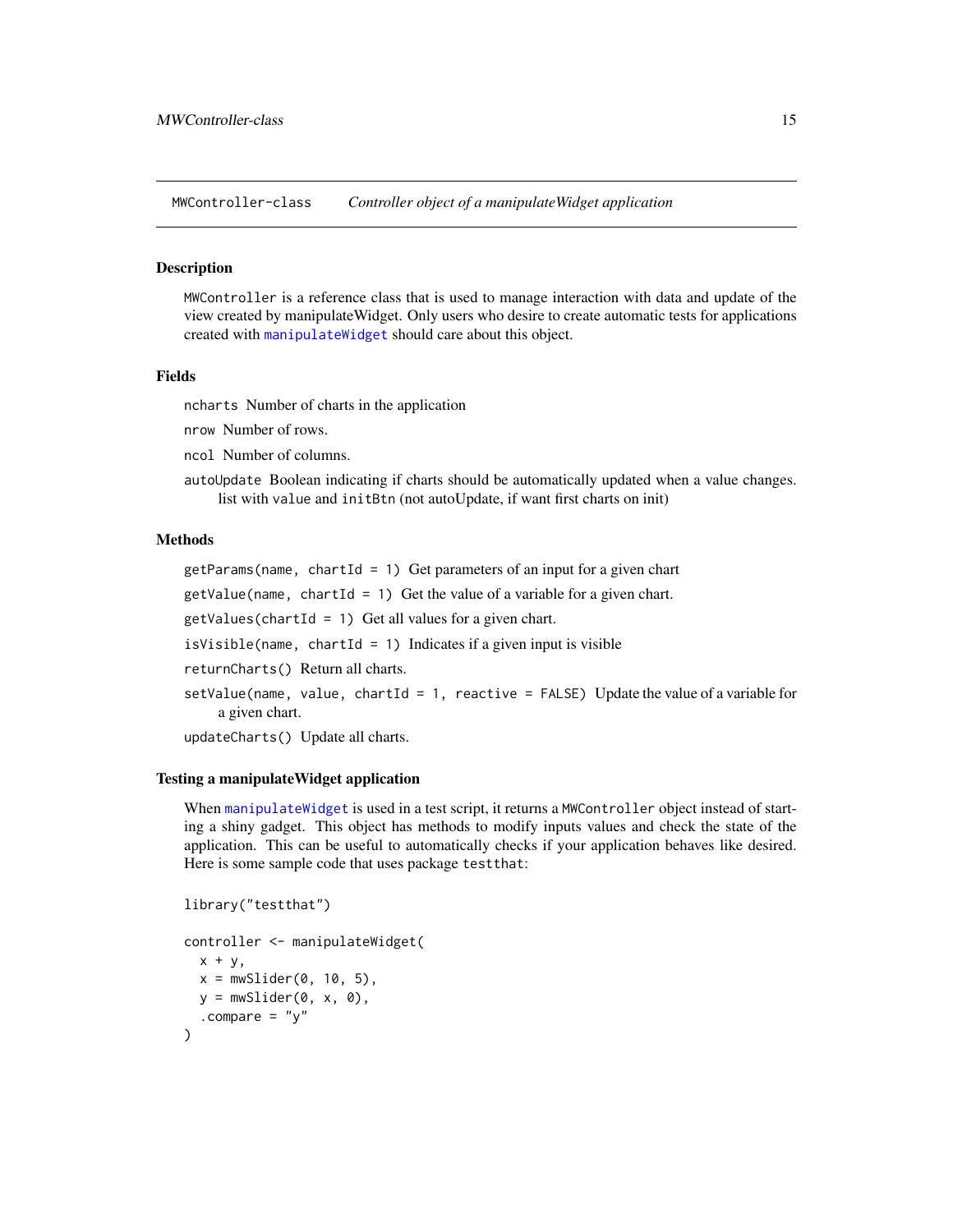```
test_that("Two charts are created", {
 expect_equal(controller$ncharts, 2)
})
test_that("Parameter 'max' of 'y' is updated when 'x' changes", {
  expect_equal(controller$getParams("y", 1)$max, 5)
 expect_equal(controller$getParams("y", 2)$max, 5)
 controller$setValue("x", 3)
 expect_equal(controller$getParams("y", 1)$max, 3)
 expect_equal(controller$getParams("y", 2)$max, 3)
})
```
<span id="page-15-1"></span>

mwDate *Add a date picker to a manipulateWidget gadget*

## Description

Add a date picker to a manipulateWidget gadget

## Usage

```
mwDate(value = NULL, label = NULL, ..., .display = TRUE)
```
#### Arguments

| value      | Default value of the input.                                                                              |
|------------|----------------------------------------------------------------------------------------------------------|
| label      | Display label for the control. If NULL, the name of the corresponding variable is<br>used.               |
| $\ddots$ . | Other arguments passed to function date Input                                                            |
| .display   | expression that evaluates to TRUE or FALSE, indicating when the input control<br>should be shown/hidden. |

#### Value

A function that will generate the input control.

## See Also

Other controls: [mwCheckboxGroup](#page-13-1), [mwCheckbox](#page-12-1), [mwDateRange](#page-16-1), [mwGroup](#page-17-1), [mwNumeric](#page-19-1), [mwPassword](#page-20-1), [mwRadio](#page-21-1), [mwSelectize](#page-24-1), [mwSelect](#page-22-1), [mwSharedValue](#page-25-1), [mwSlider](#page-26-1), [mwText](#page-27-1)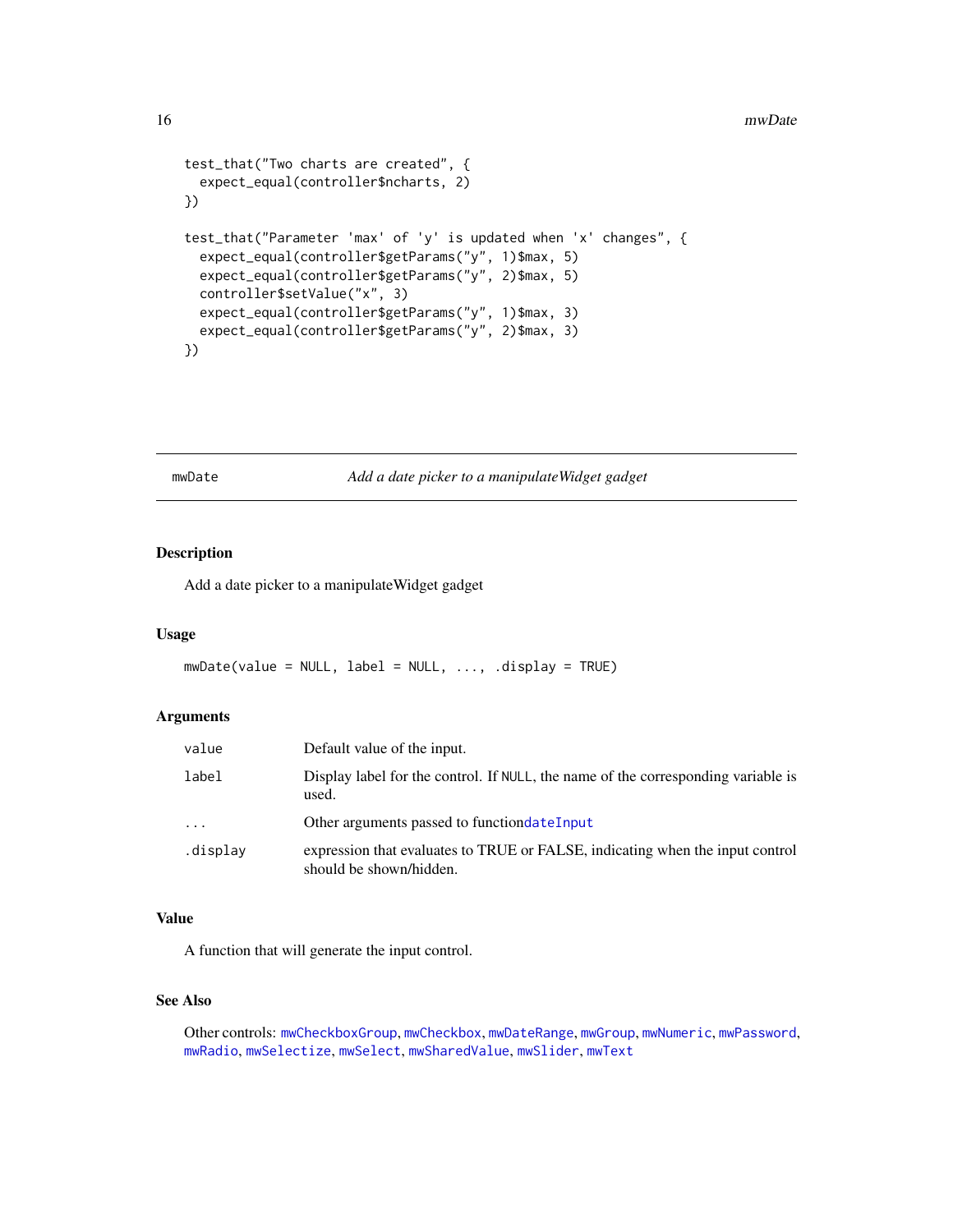## <span id="page-16-0"></span>mwDateRange 17

## Examples

```
if (require(dygraphs) && require(xts)) {
 mydata <- xts(rnorm(365), order.by = as.Date("2017-01-01") + 0:364)
 manipulateWidget(
   dygraph(mydata) %>% dyEvent(date, "Your birthday"),
   date = mwDate("2017-03-27", label = "Your birthday date",
                 min = "2017-01-01", max = "2017-12-31")
 )
}
```

```
mwDateRange Add a date range picker to a manipulateWidget gadget
```
## Description

Add a date range picker to a manipulateWidget gadget

## Usage

```
mWDateRange(value = c(Sys.Date(), Sys.Date() + 1), label = NULL, ...,.display = TRUE)
```
## Arguments

| value    | Vector containing two dates (either Date objects pr a string in yyy-mm-dd for-<br>mat) representing the initial date range selected. |
|----------|--------------------------------------------------------------------------------------------------------------------------------------|
| label    | Display label for the control. If NULL, the name of the corresponding variable is<br>used.                                           |
| $\ddots$ | Other arguments passed to function date Range Input                                                                                  |
| .display | expression that evaluates to TRUE or FALSE, indicating when the input control<br>should be shown/hidden.                             |

#### Value

An Input object

## See Also

Other controls: [mwCheckboxGroup](#page-13-1), [mwCheckbox](#page-12-1), [mwDate](#page-15-1), [mwGroup](#page-17-1), [mwNumeric](#page-19-1), [mwPassword](#page-20-1), [mwRadio](#page-21-1), [mwSelectize](#page-24-1), [mwSelect](#page-22-1), [mwSharedValue](#page-25-1), [mwSlider](#page-26-1), [mwText](#page-27-1)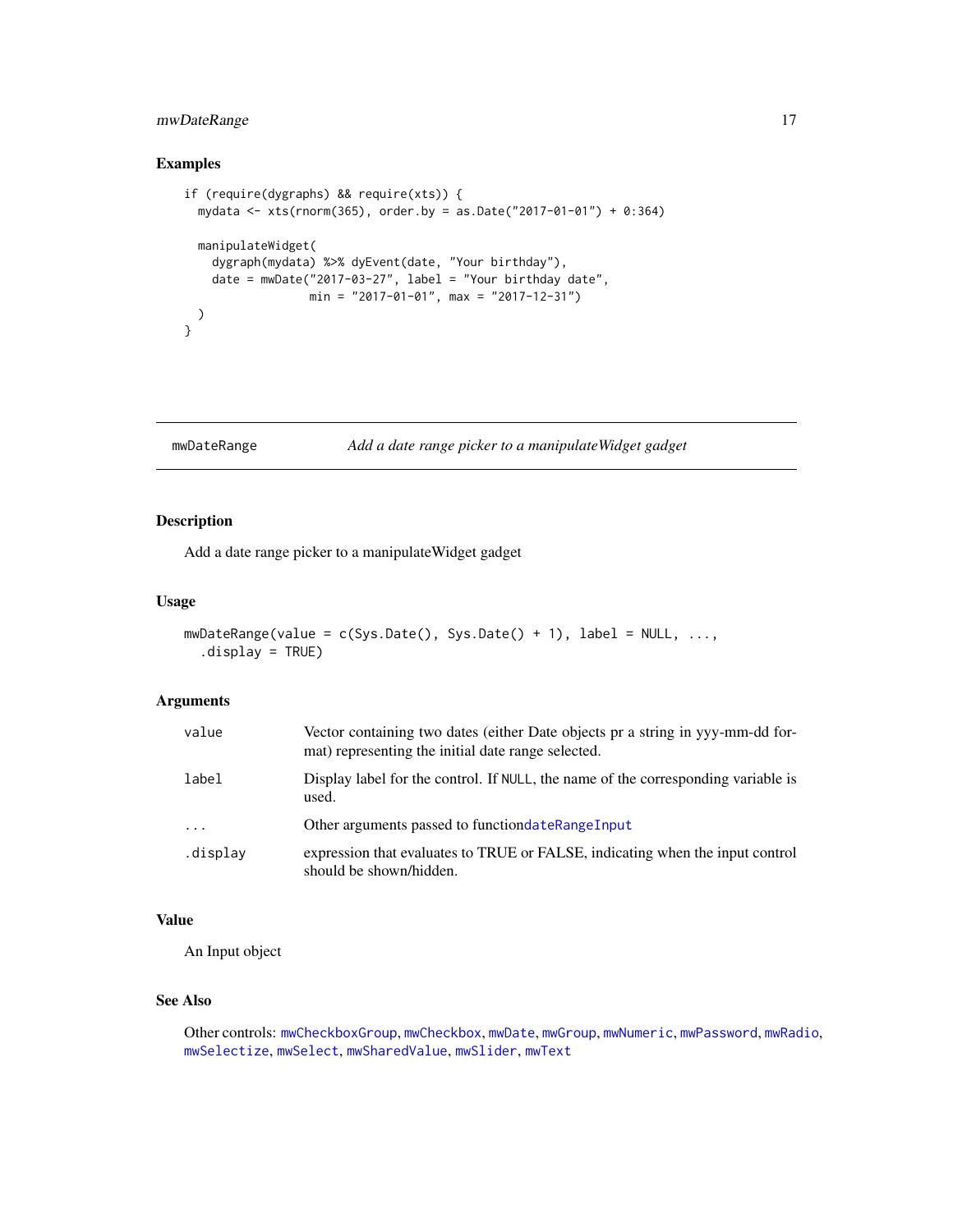## Examples

```
if (require(dygraphs) && require(xts)) {
 mydata <- xts(rnorm(365), order.by = as.Date("2017-01-01") + 0:364)
 manipulateWidget(
   dygraph(mydata) %>% dyShading(from=period[1], to = period[2], color = "#CCEBD6"),
   period = mwDateRange(c("2017-03-01", "2017-04-01"),
                 min = "2017-01-01", max = "2017-12-31")
 )
}
```
#### <span id="page-17-1"></span>mwGroup *Group inputs in a collapsible box*

#### Description

This function generates a collapsible box containing inputs. It can be useful when there are a lot of inputs and one wants to group them.

## Usage

 $mwGroup(..., label = NULL, .display = TRUE)$ 

## Arguments

| $\cdot$ $\cdot$ $\cdot$ | inputs that will be grouped in the box                                                           |
|-------------------------|--------------------------------------------------------------------------------------------------|
| label                   | label of the group inputs                                                                        |
| .display                | expression that evaluates to TRUE or FALSE, indicating when the group should<br>be shown/hidden. |

## Value

Input of type "group".

## See Also

Other controls: [mwCheckboxGroup](#page-13-1), [mwCheckbox](#page-12-1), [mwDateRange](#page-16-1), [mwDate](#page-15-1), [mwNumeric](#page-19-1), [mwPassword](#page-20-1), [mwRadio](#page-21-1), [mwSelectize](#page-24-1), [mwSelect](#page-22-1), [mwSharedValue](#page-25-1), [mwSlider](#page-26-1), [mwText](#page-27-1)

```
if(require(dygraphs)) {
 mydata \le data.frame(x = 1:100, y = rnorm(100))
 manipulateWidget(
   dygraph(mydata[range[1]:range[2], ],
           main = title, xlab = xlab, ylab = ylab),
   range = mwSlider(1, 100, c(1, 100)),
```
<span id="page-17-0"></span>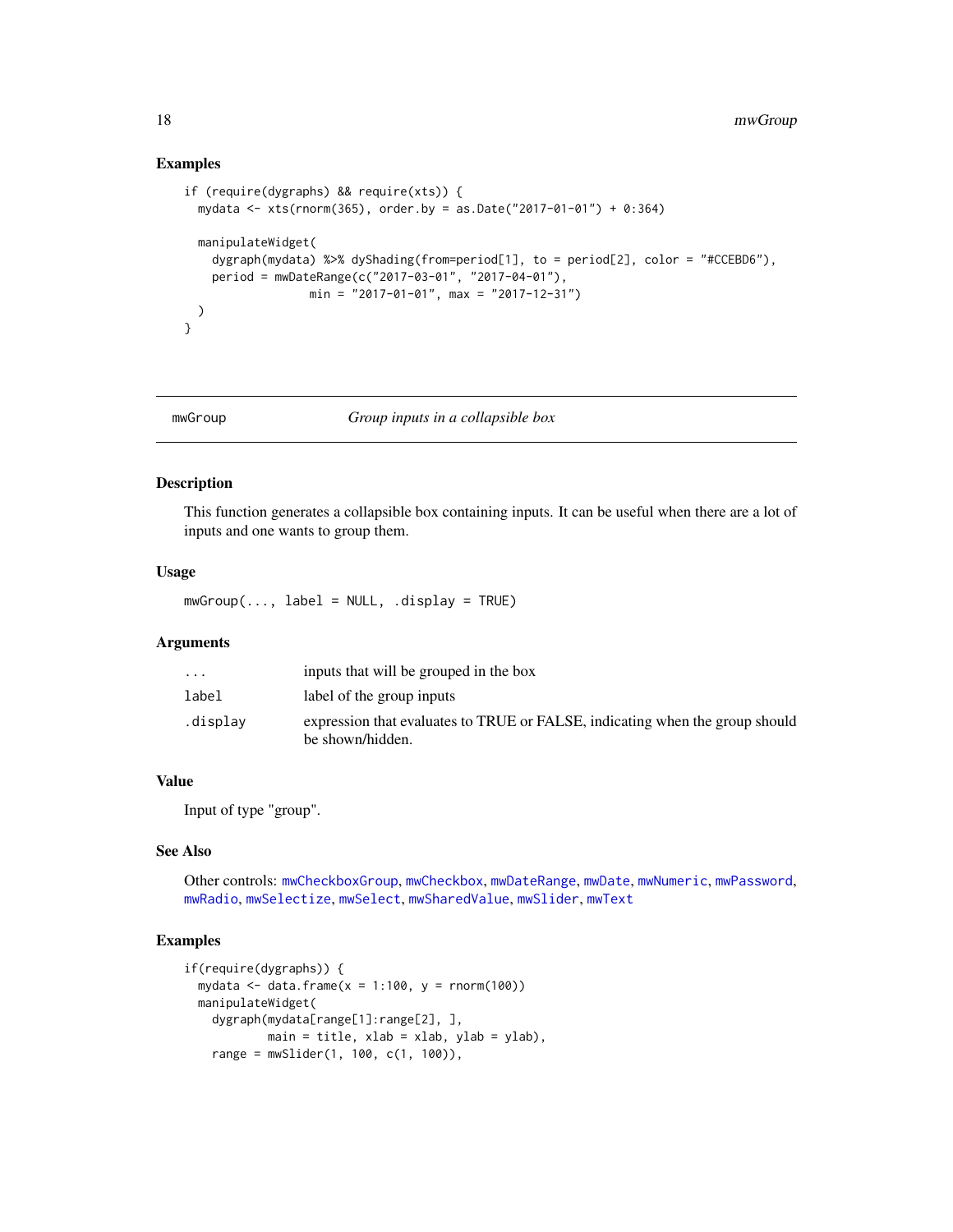#### <span id="page-18-0"></span>mwModule 19

```
"Graphical parameters" = mwGroup(
     title = mwText("Fictive time series"),
     xlab = mwText("X axis label"),
     ylab = mwText("Y axis label")
   )
 )
}
```
mwModule *Add a manipulateWidget to a shiny application*

## Description

These two functions can be used to include a manipulateWidget object in a shiny application. mwModuleUI must be used in the UI to generate the required HTML elements and add javascript and css dependencies. mwModule must be called once in the server function of the application.

#### Usage

```
mwModule(id, controller, fillPage = FALSE, ...)
```

```
mwModuleUI(id, border = TRUE, okBtn = FALSE, saveBtn = TRUE,
  exportBtn = TRUE, margin = 0, width = "100%", height = 400,
 header = NULL, footer = NULL)
```
## Arguments

| id         | A unique string that identifies the module                                                                                  |
|------------|-----------------------------------------------------------------------------------------------------------------------------|
| controller | Object of class MWController returned by manipulateWidget when parameter<br>. runApp is FALSE.                              |
| fillPage   | : logical. Render in a fillPage or not? Defaut to FALSE                                                                     |
| .          | named arguments containing reactive values. They can be used to send data<br>from the main shiny application to the module. |
| border     | Should a border be added to the module?                                                                                     |
| okBtn      | Should the UI contain the OK button?                                                                                        |
| saveBtn    | Should the UI contain the save button? For saving output as html                                                            |
| exportBtn  | Should an export button be added to the controls? For saving output as png                                                  |
| margin     | Margin to apply around the module UI. Should be one two or four valid css<br>units.                                         |
| width      | Width of the module UI.                                                                                                     |
| height     | Height of the module UI.                                                                                                    |
| header     | Tag or list of tags to display as a common header above all tabPanels.                                                      |
| footer     | Tag or list of tags to display as a common footer below all tabPanels                                                       |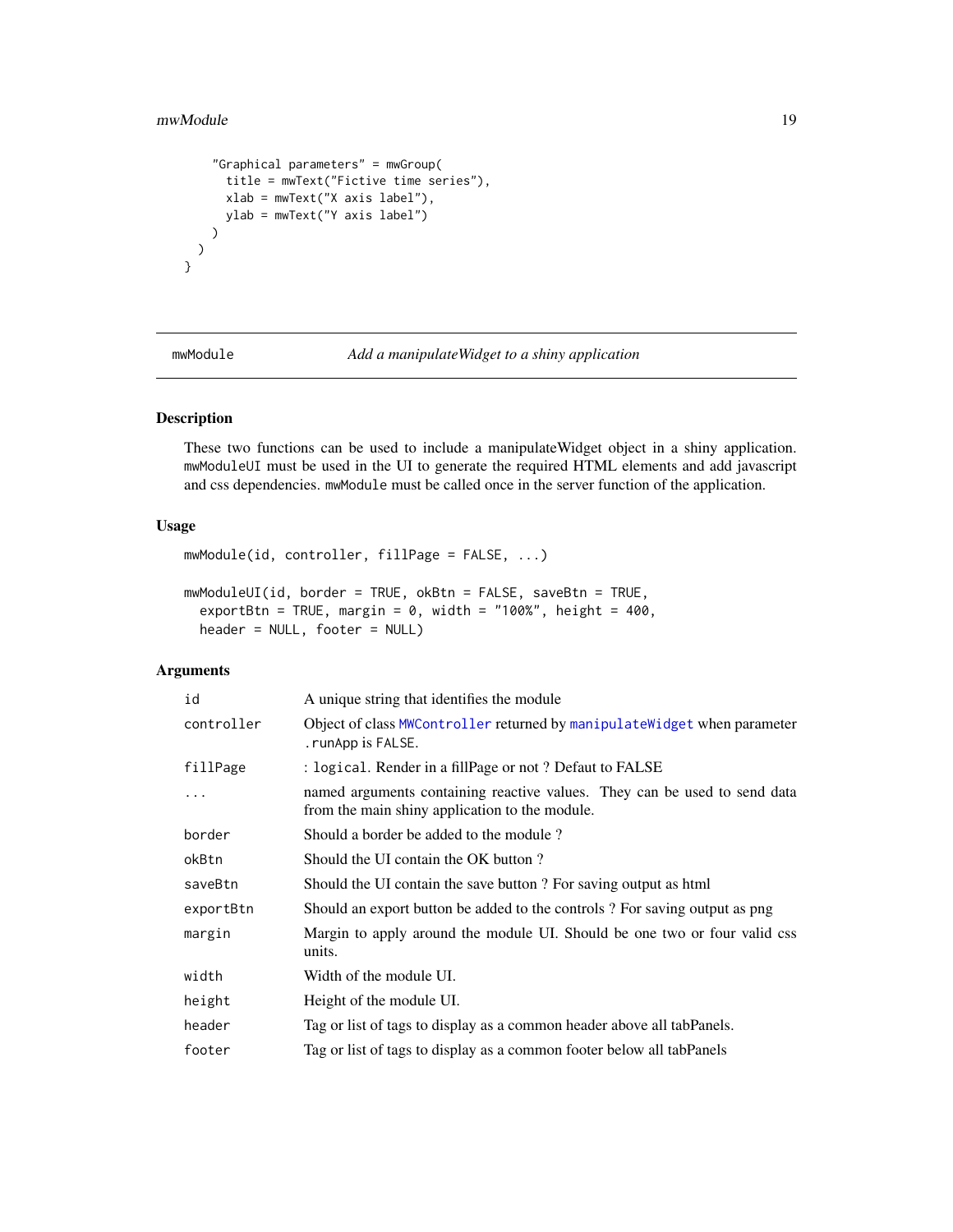### <span id="page-19-0"></span>Value

mwModuleUI returns the required HTML elements for the module. mwModule is only used for its side effects.

```
if (interactive() & require("dygraphs")) {
 require("shiny")
 ui <- fillPage(
 fillRow(
   flex = c(NA, 1),div(
     textInput("title", label = "Title", value = "glop"),
     selectInput("series", "series", choices = c("series1", "series2", "series3"))
   ),
   mwModuleUI("ui", height = "100%")
 ))
 server <- function(input, output, session) {
   mydata <- data.frame(
     year = 2000+1:100,
     series1 = rnorm(100),
     series2 = rnorm(100),
     series3 = rnorm(100)
   )
    c <- manipulateWidget(
     {
       dygraph(mydata[range[1]:range[2] - 2000, c("year", series)], main = title)
     },
     range = mwSlider(2001, 2100, c(2001, 2050)),
     series = mwSharedValue(),
     title = mwSharedValue(), .runApp = FALSE,
     .compare = "range"
   )
   #
   mwModule("ui", c, title = reactive(input$title), series = reactive(input$series))
 }
 shinyApp(ui, server)
}
```
<span id="page-19-1"></span>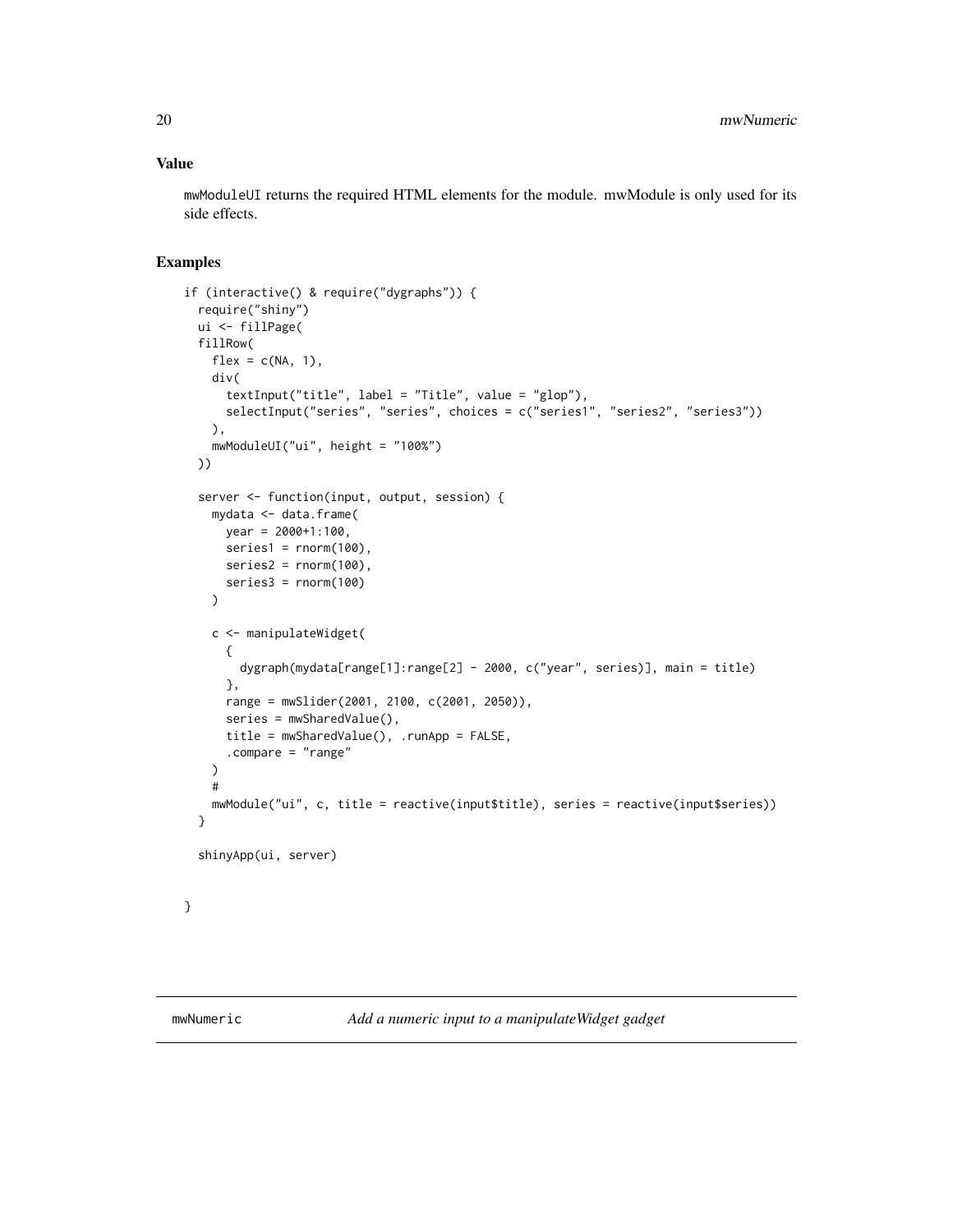#### <span id="page-20-0"></span>mwPassword 21

## Description

Add a numeric input to a manipulateWidget gadget

#### Usage

```
mwNumeric(value, label = NULL, ..., .display = TRUE)
```
#### Arguments

| value    | Initial value of the numeric input.                                                                      |
|----------|----------------------------------------------------------------------------------------------------------|
| label    | Display label for the control. If NULL, the name of the corresponding variable is<br>used.               |
| $\cdots$ | Other arguments passed to function numeric Input                                                         |
| .display | expression that evaluates to TRUE or FALSE, indicating when the input control<br>should be shown/hidden. |

#### Value

A function that will generate the input control.

## See Also

Other controls: [mwCheckboxGroup](#page-13-1), [mwCheckbox](#page-12-1), [mwDateRange](#page-16-1), [mwDate](#page-15-1), [mwGroup](#page-17-1), [mwPassword](#page-20-1), [mwRadio](#page-21-1), [mwSelectize](#page-24-1), [mwSelect](#page-22-1), [mwSharedValue](#page-25-1), [mwSlider](#page-26-1), [mwText](#page-27-1)

## Examples

```
if (require(plotly)) {
  manipulateWidget({
      plot_{ly(data.frame(x = 1:10, y = rnorm(10, mean, sd)), x=x, y=y,type = "scatter", mode = "markers")
   },
   mean = mwhumeric(0),
   sd = mwhumeric(1, min = 0, step = 0.1))
}
```
<span id="page-20-1"></span>mwPassword *Add a password to a manipulateWidget gadget*

## Description

Add a password to a manipulateWidget gadget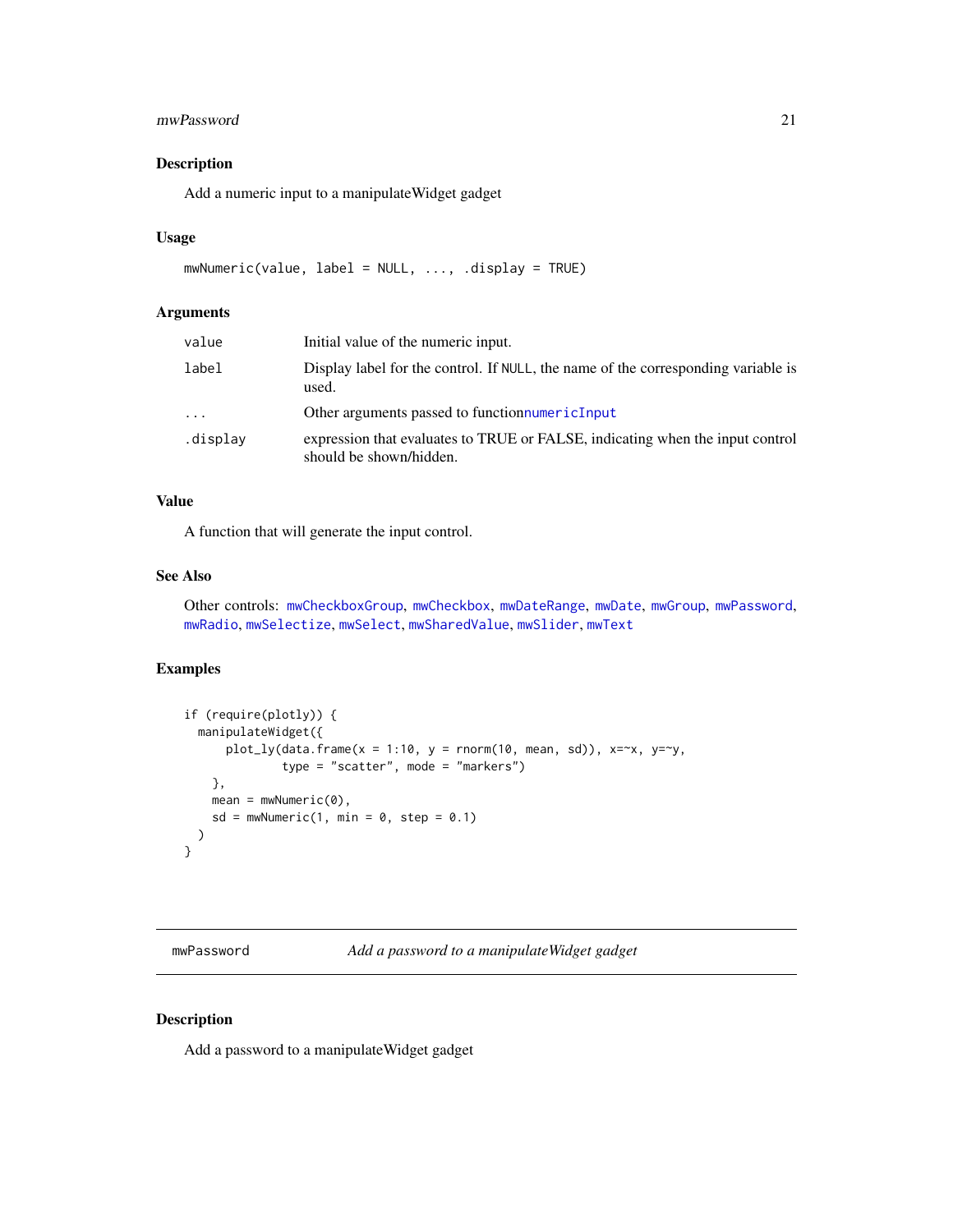#### <span id="page-21-0"></span>Usage

mwPassword(value = "", label = NULL, ..., .display = TRUE)

## Arguments

| value    | Default value of the input.                                                                              |
|----------|----------------------------------------------------------------------------------------------------------|
| label    | Display label for the control. If NULL, the name of the corresponding variable is<br>used.               |
| $\cdots$ | Other arguments passed to function password Input                                                        |
| .display | expression that evaluates to TRUE or FALSE, indicating when the input control<br>should be shown/hidden. |

## Value

A function that will generate the input control.

## See Also

Other controls: [mwCheckboxGroup](#page-13-1), [mwCheckbox](#page-12-1), [mwDateRange](#page-16-1), [mwDate](#page-15-1), [mwGroup](#page-17-1), [mwNumeric](#page-19-1), [mwRadio](#page-21-1), [mwSelectize](#page-24-1), [mwSelect](#page-22-1), [mwSharedValue](#page-25-1), [mwSlider](#page-26-1), [mwText](#page-27-1)

## Examples

```
if (require(plotly)) {
 manipulateWidget(
   {
     if (passwd != 'abc123') {
        plot_ly(type = "scatter", mode="markers") %>%
          layout(title = "Wrong password. True password is 'abc123'")
     } else {
      plot_ly(data.frame(x = 1:10, y = rnorm(10)), x=x, y=y, type = "scatter", mode = "markers")
     }
   },
   user = mwText(label = "Username"),
   passwd = mwPassword(label = "Password")
 )
}
```
<span id="page-21-1"></span>mwRadio *Add radio buttons to a manipulateWidget gadget*

## Description

Add radio buttons to a manipulateWidget gadget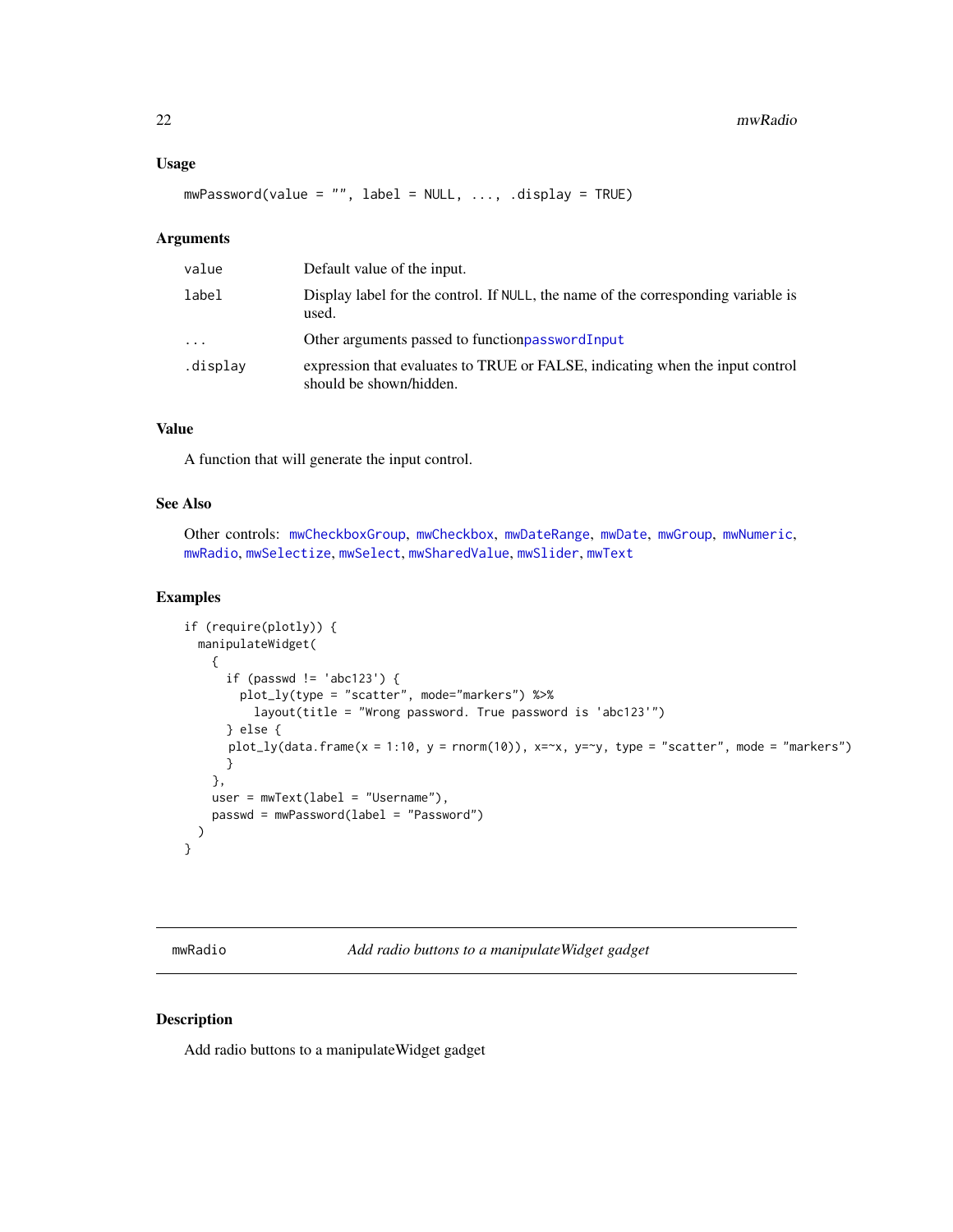#### <span id="page-22-0"></span>mwSelect 23

## Usage

mwRadio(choices, value = NULL, label = NULL, ..., .display = TRUE)

## Arguments

| choices    | Vector or list of choices. If it is named, then the names rather than the values are<br>displayed to the user. |
|------------|----------------------------------------------------------------------------------------------------------------|
| value      | Initial value of the input. If not specified, the first choice is used.                                        |
| label      | Display label for the control. If NULL, the name of the corresponding variable is<br>used.                     |
| $\ddots$ . | Other arguments passed to function radio Buttons                                                               |
| .display   | expression that evaluates to TRUE or FALSE, indicating when the input control<br>should be shown/hidden.       |

## Value

A function that will generate the input control.

## See Also

Other controls: [mwCheckboxGroup](#page-13-1), [mwCheckbox](#page-12-1), [mwDateRange](#page-16-1), [mwDate](#page-15-1), [mwGroup](#page-17-1), [mwNumeric](#page-19-1), [mwPassword](#page-20-1), [mwSelectize](#page-24-1), [mwSelect](#page-22-1), [mwSharedValue](#page-25-1), [mwSlider](#page-26-1), [mwText](#page-27-1)

## Examples

```
if (require(plotly)) {
 mydata <- data.frame(x = 1:100, y = rnorm(100))manipulateWidget(
   {
     mode <- switch(type, points = "markers", lines = "lines", both = "markers+lines")
     plot_ly(mydata, x=~x, y=~y, type = "scatter", mode = mode)
   },
    type = mwRadio(c("points", "lines", "both"))
 )
}
```
<span id="page-22-1"></span>mwSelect *Add a Select list input to a manipulateWidget gadget*

### Description

Add a Select list input to a manipulateWidget gadget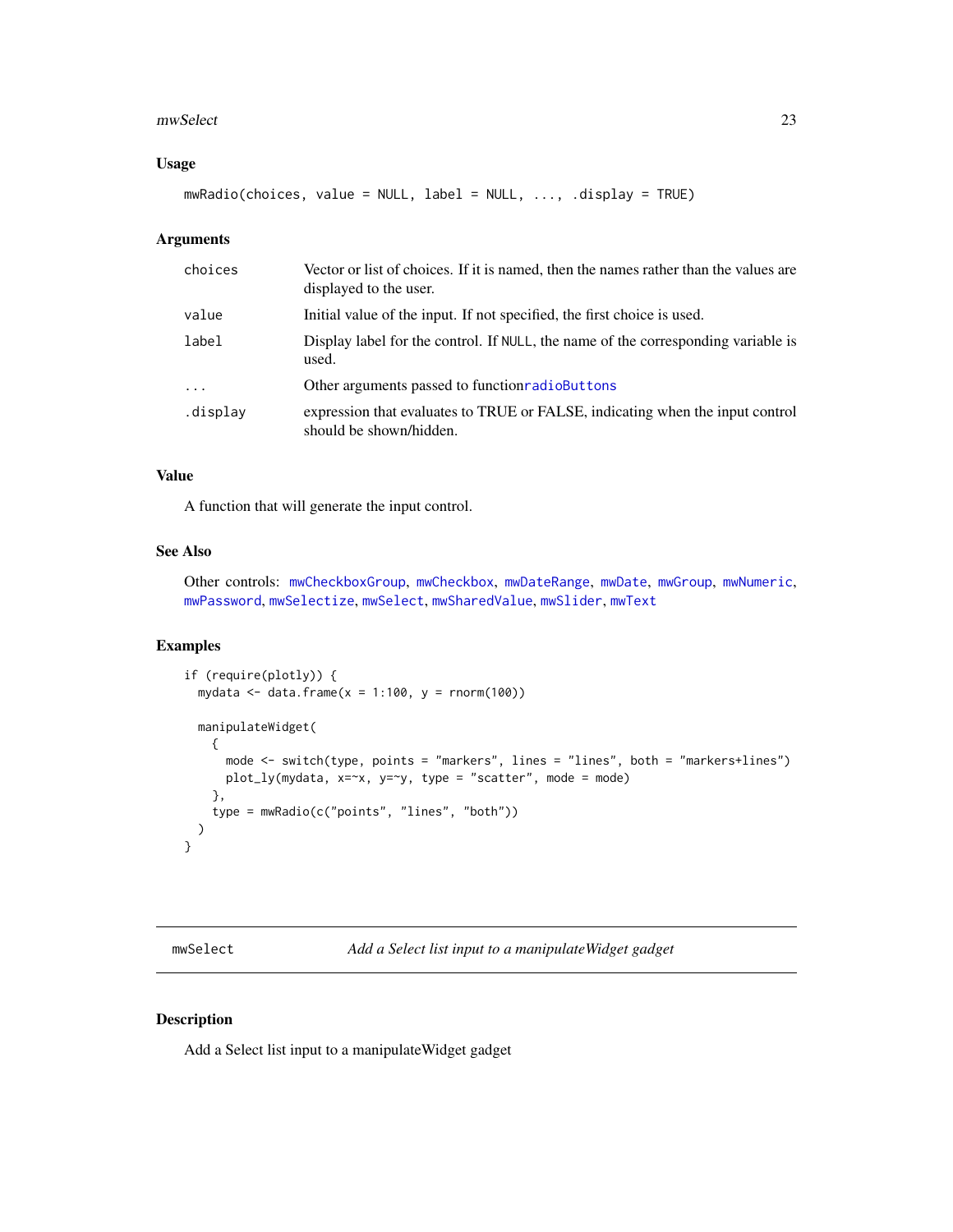#### <span id="page-23-0"></span>Usage

```
mwSelect(choices = value, value = NULL, label = NULL, ...,
 multiple = FALSE, .display = TRUE)
```
#### Arguments

| choices  | Vector or list of choices. If it is named, then the names rather than the values are<br>displayed to the user. |
|----------|----------------------------------------------------------------------------------------------------------------|
| value    | Initial value of the input. If not specified, the first choice is used.                                        |
| label    | Display label for the control. If NULL, the name of the corresponding variable is<br>used.                     |
| $\cdots$ | Other arguments passed to functionselectInput.                                                                 |
| multiple | Is selection of multiple items allowed?                                                                        |
| .display | expression that evaluates to TRUE or FALSE, indicating when the input control<br>should be shown/hidden.       |

## Value

A function that will generate the input control.

#### See Also

Other controls: [mwCheckboxGroup](#page-13-1), [mwCheckbox](#page-12-1), [mwDateRange](#page-16-1), [mwDate](#page-15-1), [mwGroup](#page-17-1), [mwNumeric](#page-19-1), [mwPassword](#page-20-1), [mwRadio](#page-21-1), [mwSelectize](#page-24-1), [mwSharedValue](#page-25-1), [mwSlider](#page-26-1), [mwText](#page-27-1)

```
if (require(plotly)) {
 mydata \le data.frame(x = 1:100, y = rnorm(100))
 manipulateWidget(
   {
     mode <- switch(type, points = "markers", lines = "lines", both = "markers+lines")
     plot_{ly(mydata, x=x, y=y, type = "scatter", mode = mode)}},
    type = mwSelect(c("points", "lines", "both"))
 \lambdaSys.sleep(0.5)
 # Select multiple values
 manipulateWidget(
   {
      if (length(species) == 0) mydata \le iris
      else mydata <- iris[iris$Species %in% species,]
      plot_{ly(mydata, x = \text{Sepal.Length}, y = \text{Sepal.Width},color = ~droplevels(Species), type = "scatter", mode = "markers")
    },
```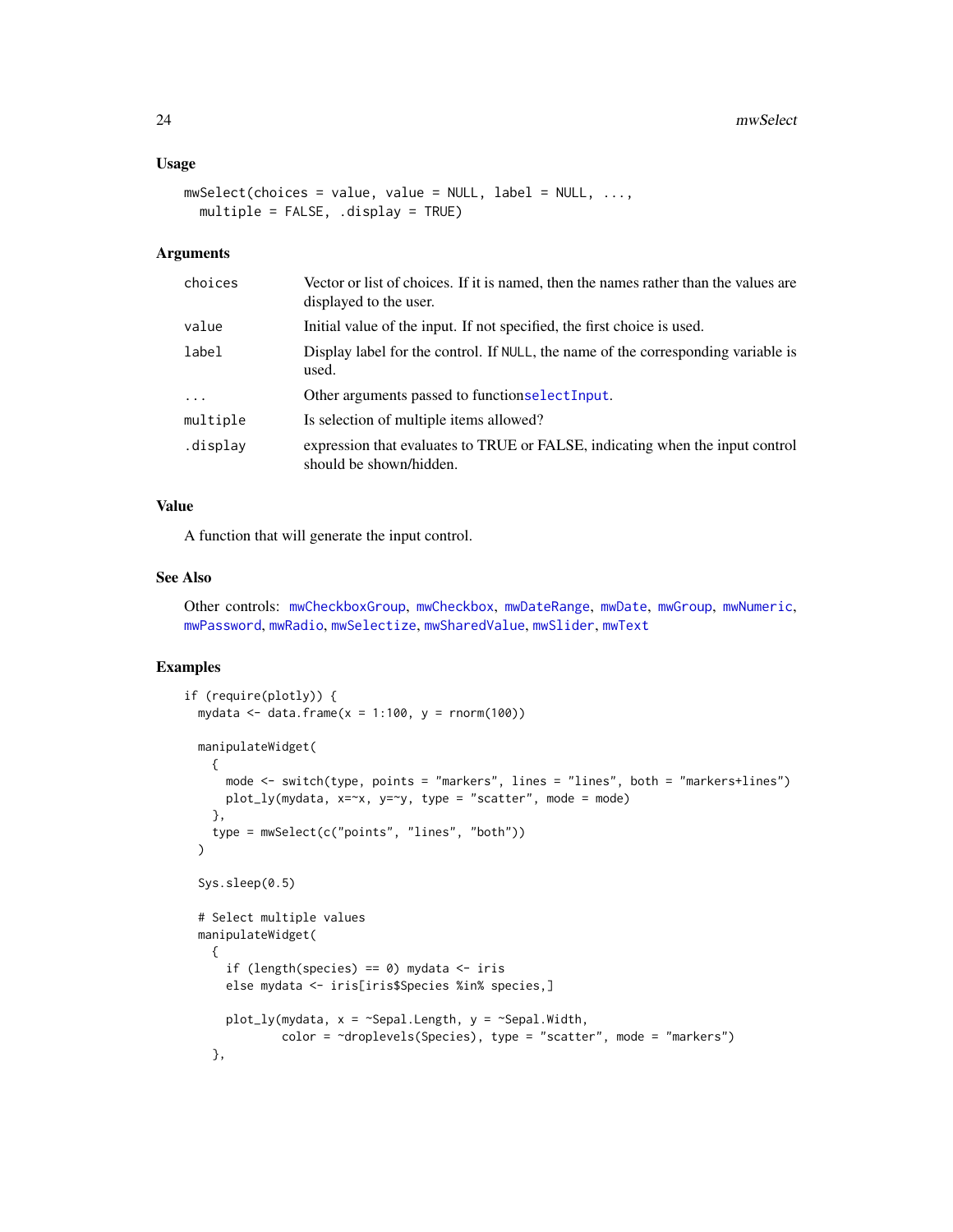```
species = mwSelect(levels(iris$Species), multiple = TRUE)
 )
}
```
<span id="page-24-1"></span>mwSelectize *Add a Select list input to a manipulateWidget gadget*

## Description

Add a Select list input to a manipulateWidget gadget

#### Usage

```
mwSelectize(choices = value, value = NULL, label = NULL, ...,
 multiple = FALSE, options = NULL, .display = TRUE)
```
## Arguments

| choices  | Vector or list of choices. If it is named, then the names rather than the values are<br>displayed to the user. |
|----------|----------------------------------------------------------------------------------------------------------------|
| value    | Initial value of the input. If not specified, the first choice is used.                                        |
| label    | Display label for the control. If NULL, the name of the corresponding variable is<br>used.                     |
| .        | Other arguments passed to functionselect Input.                                                                |
| multiple | Is selection of multiple items allowed?                                                                        |
| options  | A list of options. See the documentation of selectize is for possible options                                  |
| display. | expression that evaluates to TRUE or FALSE, indicating when the input control<br>should be shown/hidden.       |

## Value

A function that will generate the input control.

## See Also

Other controls: [mwCheckboxGroup](#page-13-1), [mwCheckbox](#page-12-1), [mwDateRange](#page-16-1), [mwDate](#page-15-1), [mwGroup](#page-17-1), [mwNumeric](#page-19-1), [mwPassword](#page-20-1), [mwRadio](#page-21-1), [mwSelect](#page-22-1), [mwSharedValue](#page-25-1), [mwSlider](#page-26-1), [mwText](#page-27-1)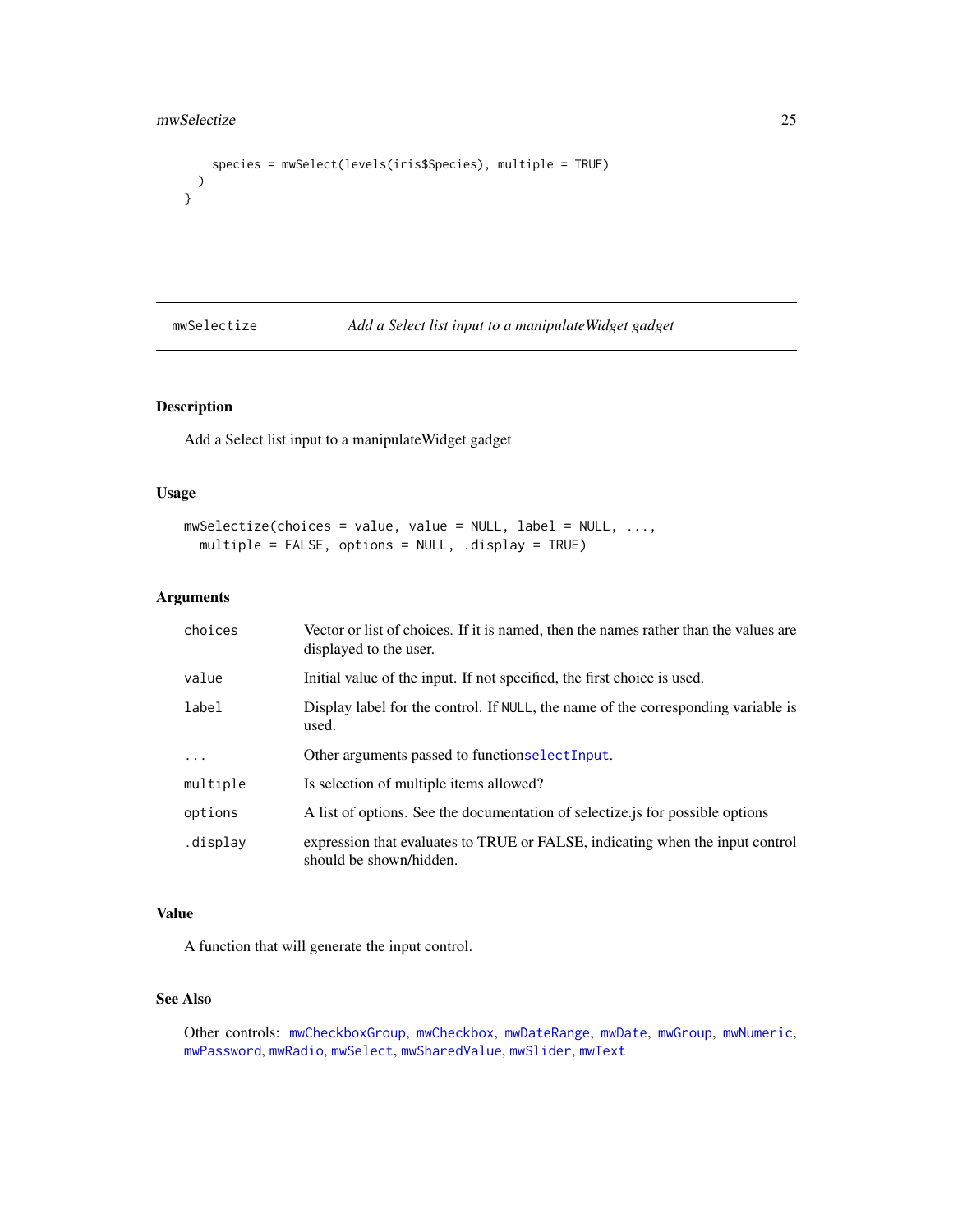## Examples

```
if (require(plotly)) {
 mydata \le data.frame(x = 1:100, y = rnorm(100))
 # Select multiple values
 manipulateWidget(
    {
      if (length(species) == 0) mydata \le iris
      else mydata <- iris[iris$Species %in% species,]
      plot_ly(mydata, x = \text{Sepal.Length}, y = \text{Sepal.Width},
              color = ~droplevels(Species), type = "scatter", mode = "markers")
    },
    species = mwSelectize(c("Select one or two species : " = "", levels(iris$Species)),
        multiple = TRUE, options = list(maxItems = 2))
 )
}
```
<span id="page-25-1"></span>mwSharedValue *Shared Value*

#### Description

This function creates a virtual input that can be used to store a dynamic shared variable that is accessible in inputs as well as in output.

#### Usage

```
mwSharedValue(expr = NULL)
```
#### Arguments

expr Expression used to compute the value of the input.

## Value

An Input object of type "sharedValue".

## See Also

Other controls: [mwCheckboxGroup](#page-13-1), [mwCheckbox](#page-12-1), [mwDateRange](#page-16-1), [mwDate](#page-15-1), [mwGroup](#page-17-1), [mwNumeric](#page-19-1), [mwPassword](#page-20-1), [mwRadio](#page-21-1), [mwSelectize](#page-24-1), [mwSelect](#page-22-1), [mwSlider](#page-26-1), [mwText](#page-27-1)

<span id="page-25-0"></span>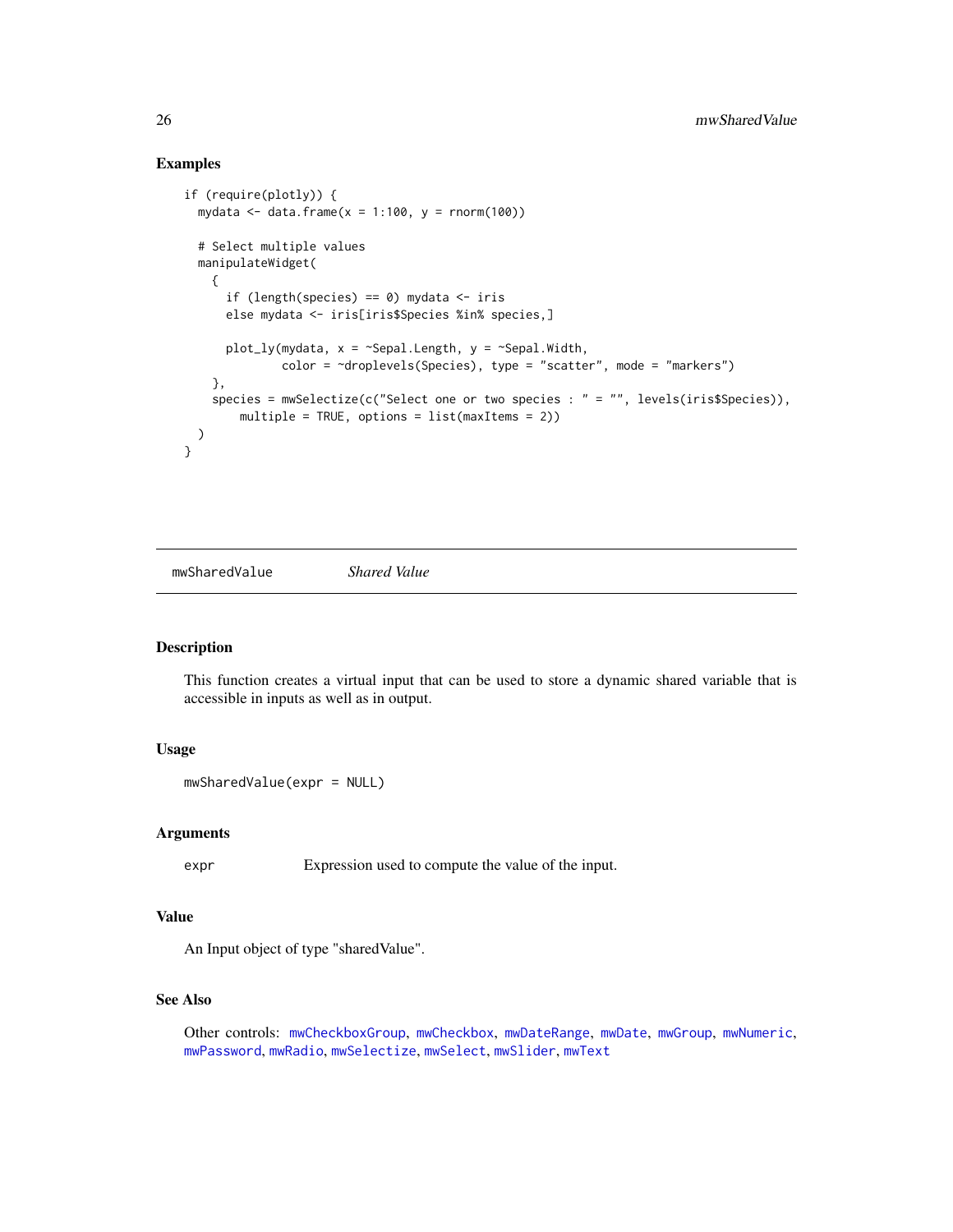#### <span id="page-26-0"></span>mwSlider 27

#### Examples

```
if (require(plotly)) {
 # Plot the characteristics of a car and compare with the average values for
 # cars with same number of cylinders.
 # The shared variable 'subsetCars' is used to avoid subsetting multiple times
 # the data: this value is updated only when input 'cylinders' changes.
 colMax <- apply(mtcars, 2, max)
 plotCar <- function(cardata, carName) {
   carValues <- unlist(cardata[carName, ])
   carValuesRel <- carValues / colMax
    avgValues <- round(colMeans(cardata), 2)
    avgValuesRel <- avgValues / colMax
   plot_ly() %>%
     add\_bars(x = names(cardata), y = carValuesRel, text = carValues,hoverinfo = c("x+text"), name = carName) %>%
      add\_bars(x = names(cardata), y = avgValuesRel, text = avgValues,hoverinfo = c("x+text"), name = "average") %>%
      layout(barmode = 'group')
 }
 c <- manipulateWidget(
   plotCar(subsetCars, car),
   cylinders = mwSelect(c("4", "6", "8")),
   subsetCars = mwSharedValue(subset(mtcars, cylinders == cyl)),
   car = mwSelect(choices = row.names(subsetCars))
 )
}
```
<span id="page-26-1"></span>

mwSlider *Add a Slider to a manipulateWidget gadget*

#### Description

Add a Slider to a manipulateWidget gadget

## Usage

mwSlider(min, max, value, label = NULL, ..., .display = TRUE)

#### Arguments

| min | The minimum value that can be selected. |
|-----|-----------------------------------------|
| max | The maximum value that can be selected. |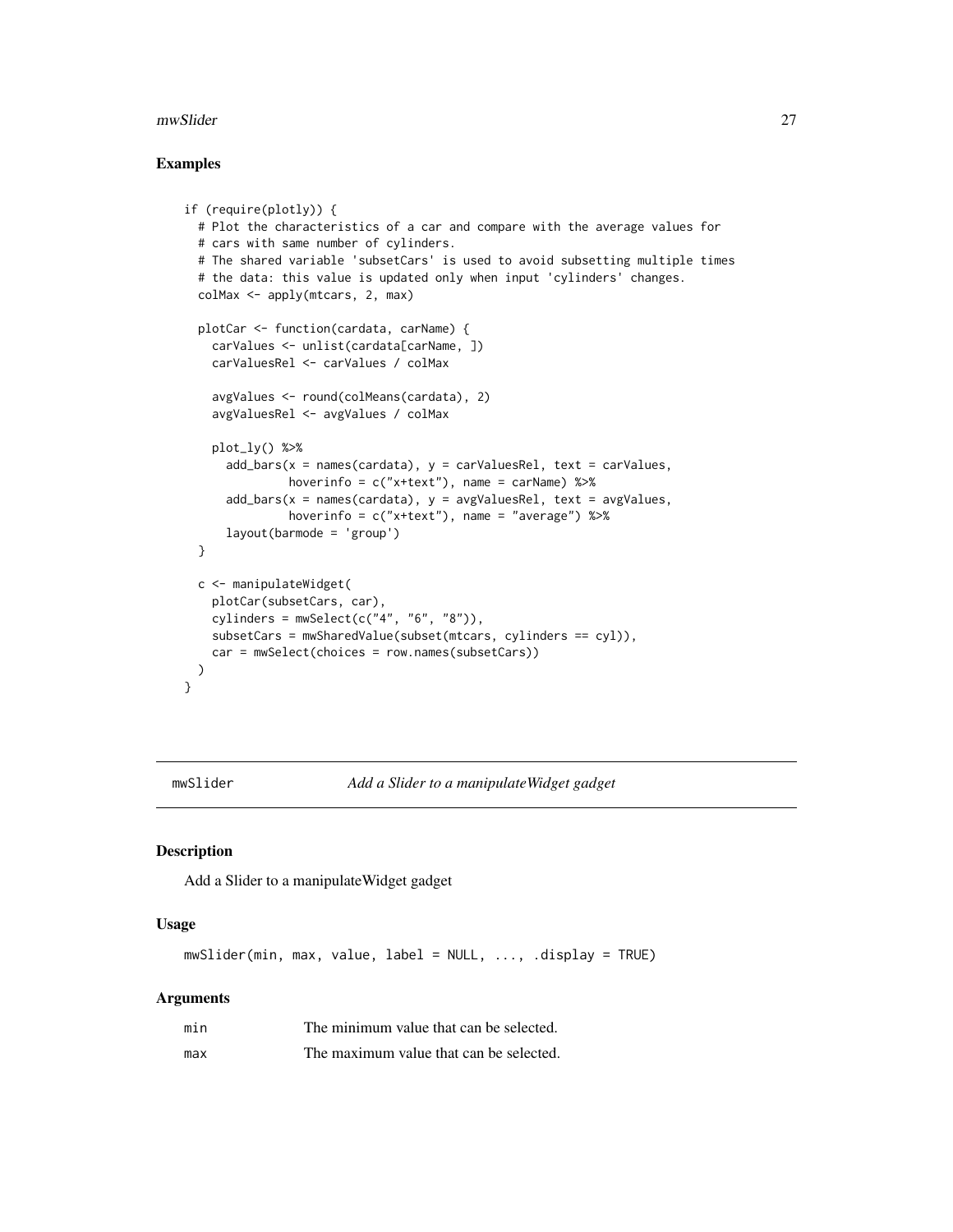<span id="page-27-0"></span>

| value    | Initial value of the slider A numeric vector of length one will create a regular<br>slider; a numeric vector of length two will create a double-ended range slider |
|----------|--------------------------------------------------------------------------------------------------------------------------------------------------------------------|
| label    | Display label for the control. If NULL, the name of the corresponding variable is<br>used.                                                                         |
| $\cdots$ | Other arguments passed to functions lider Input                                                                                                                    |
| .display | expression that evaluates to TRUE or FALSE, indicating when the input control<br>should be shown/hidden.                                                           |

## Value

A function that will generate the input control.

#### See Also

Other controls: [mwCheckboxGroup](#page-13-1), [mwCheckbox](#page-12-1), [mwDateRange](#page-16-1), [mwDate](#page-15-1), [mwGroup](#page-17-1), [mwNumeric](#page-19-1), [mwPassword](#page-20-1), [mwRadio](#page-21-1), [mwSelectize](#page-24-1), [mwSelect](#page-22-1), [mwSharedValue](#page-25-1), [mwText](#page-27-1)

## Examples

```
if (require(plotly)) {
 myWidget <- manipulateWidget(
  plot_{ly(data.frame(x = 1:n, y = norm(n)), x=x, y=y, type = "scatter", mode = "marker"),n = mwSlider(1, 100, 10, label = "Number of values")\lambdaSys.sleep(0.5)
 # Create a double ended slider to choose a range instead of a single value
 mydata \leq data.frame(x = 1:100, y = rnorm(100))
 manipulateWidget(
   plot_ly(mydata[n[1]:n[2], ], x=~x, y=~y, type = "scatter", mode = "markers"),
   n = mwSlider(1, 100, c(1, 10), label = "Number of values"))
}
```
<span id="page-27-1"></span>mwText *Add a text input to a manipulateWidget gadget*

## Description

Add a text input to a manipulateWidget gadget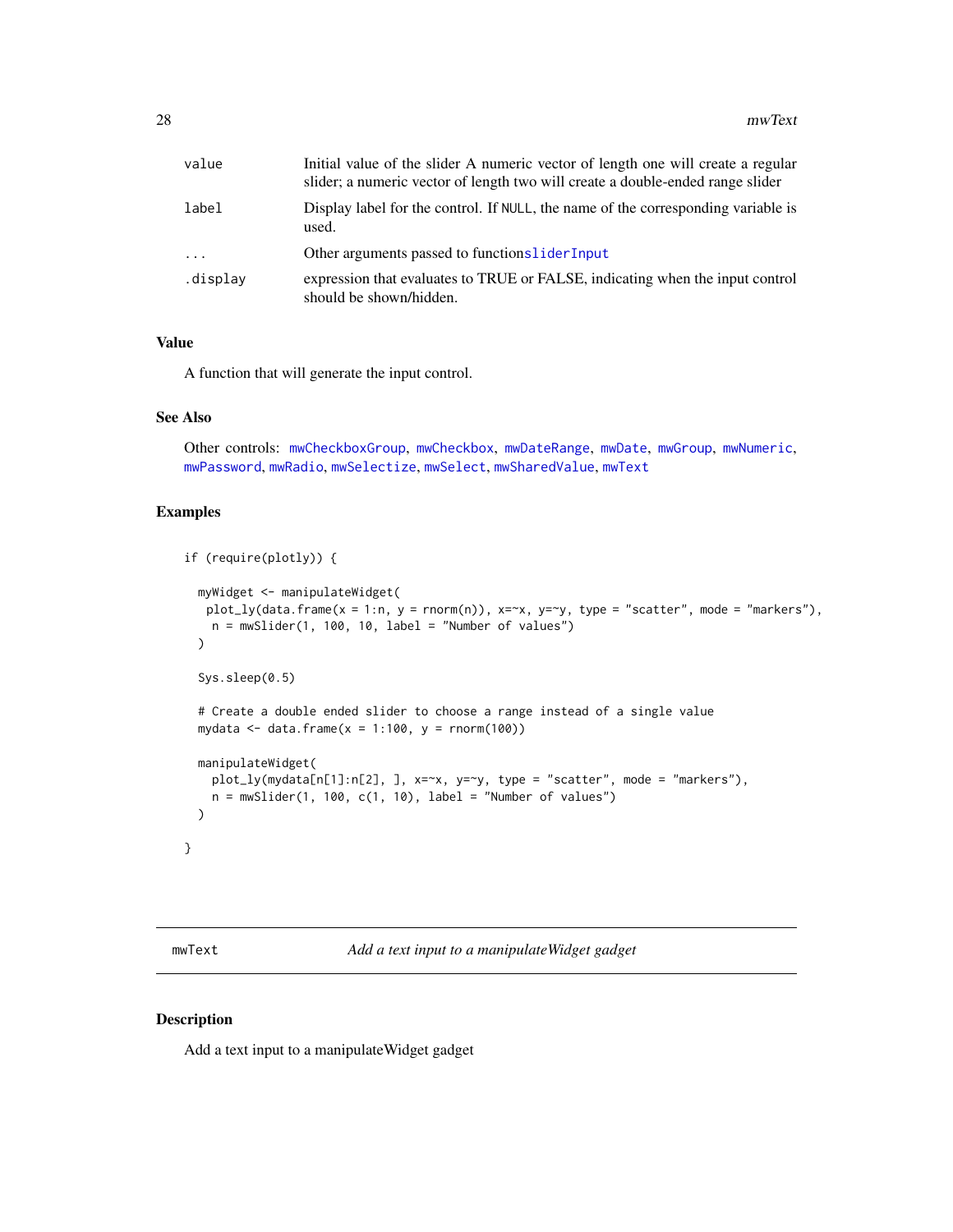#### <span id="page-28-0"></span>staticPlot 29

#### Usage

 $mwText(value = "", label = NULL, ..., display = TRUE)$ 

#### Arguments

| value    | Initial value of the text input.                                                                         |
|----------|----------------------------------------------------------------------------------------------------------|
| label    | Display label for the control. If NULL, the name of the corresponding variable is<br>used.               |
| .        | Other arguments passed to function text Input                                                            |
| .display | expression that evaluates to TRUE or FALSE, indicating when the input control<br>should be shown/hidden. |

## Value

A function that will generate the input control.

### See Also

Other controls: [mwCheckboxGroup](#page-13-1), [mwCheckbox](#page-12-1), [mwDateRange](#page-16-1), [mwDate](#page-15-1), [mwGroup](#page-17-1), [mwNumeric](#page-19-1), [mwPassword](#page-20-1), [mwRadio](#page-21-1), [mwSelectize](#page-24-1), [mwSelect](#page-22-1), [mwSharedValue](#page-25-1), [mwSlider](#page-26-1)

## Examples

```
if (require(plotly)) {
 mydata <- data.frame(x = 1:100, y = rnorm(100))manipulateWidget({
     plot_ly(mydata, x=~x, y=~y, type = "scatter", mode = "markers") %>%
       layout(title = mytitle)
   },
   mytitle = mwText("Awesome title !")
 )
}
```
staticPlot *Include a static image in a combinedWidgets*

#### Description

staticPlot is a function that generates a static plot and then return the HTML code needed to include the plot in a combinedWidgets. staticImage is a more general function that generates the HTML code necessary to include any image file.

#### Usage

staticPlot(expr, width = 600, height = 400)

staticImage(file, style = "max-width:100%%;max-height:100%%")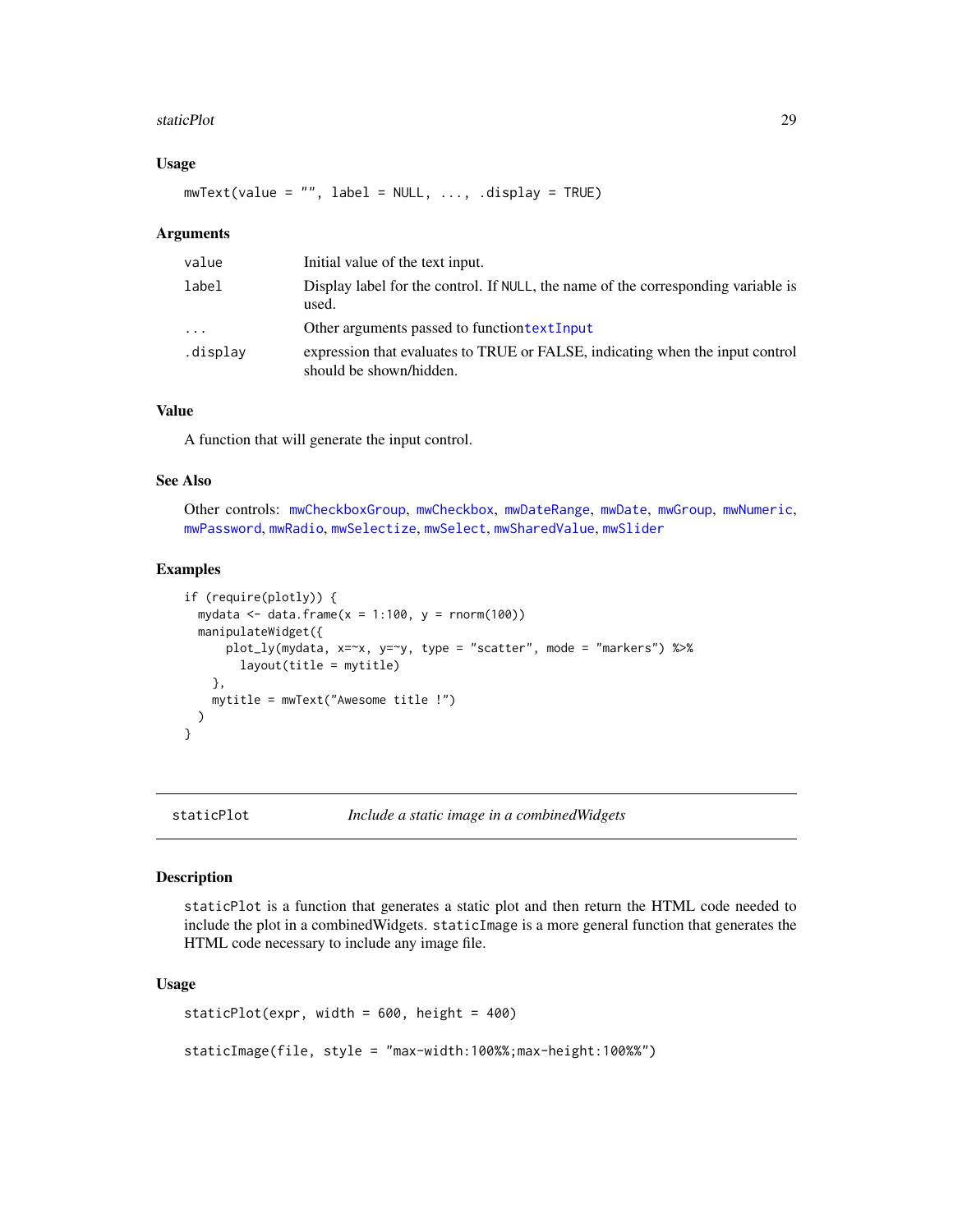#### <span id="page-29-0"></span>Arguments

| expr   | Expression that creates a static plot. |
|--------|----------------------------------------|
| width  | Width of the image to create.          |
| height | Height of the image to create.         |
| file   | path of the image to include.          |
| style  | CSS style to apply to the image.       |

## Value

a shiny.tag object containing the HTML code required to include the image or the plot in a combinedWidgets object.

#### Examples

```
staticPlot(hist(rnorm(100)))
if (require(plotly)) {
 data(iris)
 combineWidgets(
   plot_ly(iris, x = \text{Sepal.Length}, type = "histogram", nbinsx = 20),
   staticPlot(hist(iris$Sepal.Length, breaks = 20), height = 300)
 )
 # You can also embed static images in the header, footer, left or right
 # columns of a combinedWidgets. The advantage is that the space allocated
 # to the static plot will be constant when the window is resized.
 combineWidgets(
   plot_ly(iris, x = \text{``Sepal.Length, type = "histogram", nbinsx = 20)},footer = staticPlot(hist(iris$Sepal.Length, breaks = 20), height = 300)
 )
}
```
summary.MWController *summary method for MWController object*

## Description

summary method for MWController object

#### Usage

```
## S3 method for class 'MWController'
summary(object, ...)
```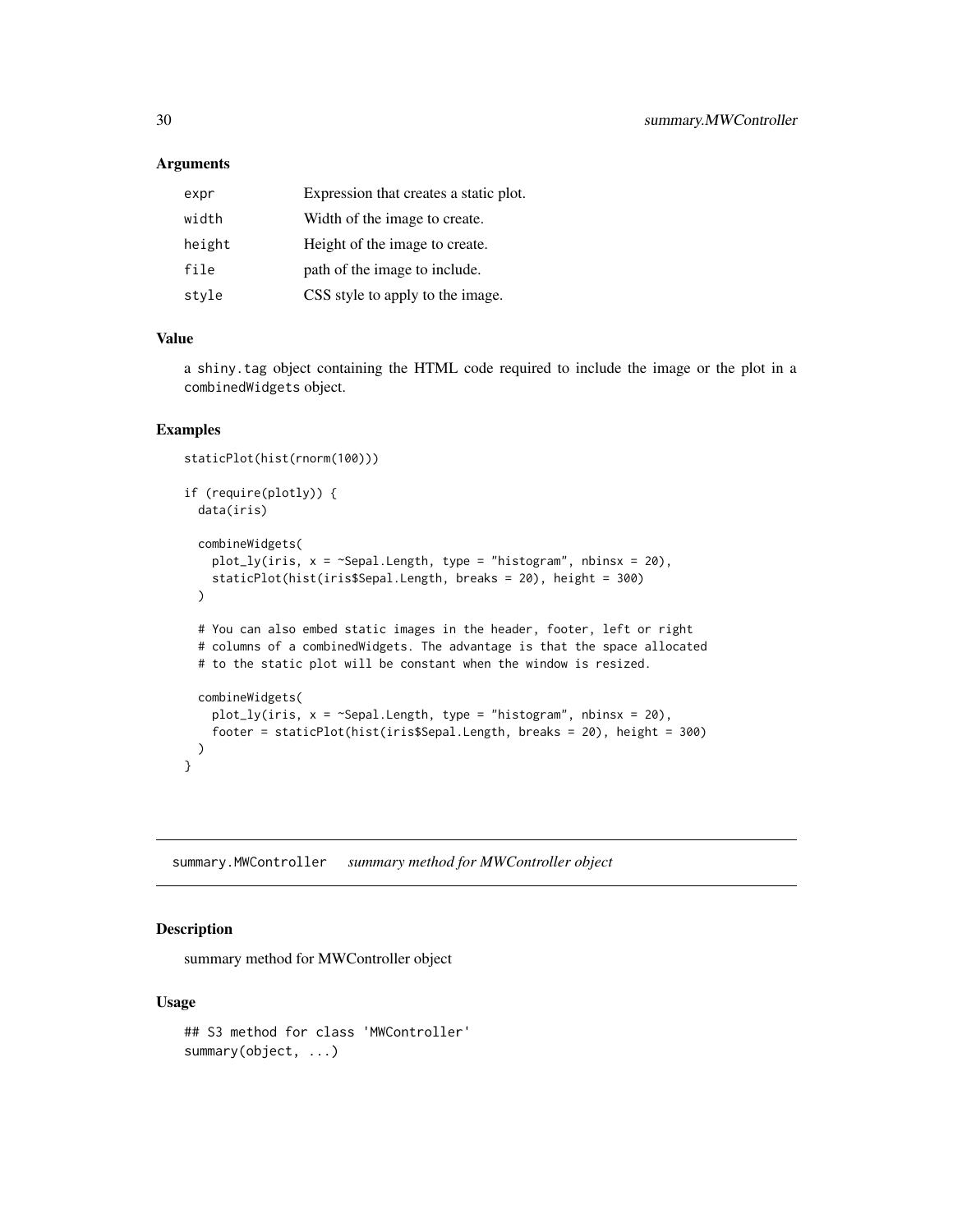# Arguments

| object   | MWController object |
|----------|---------------------|
| $\cdots$ | Not use             |